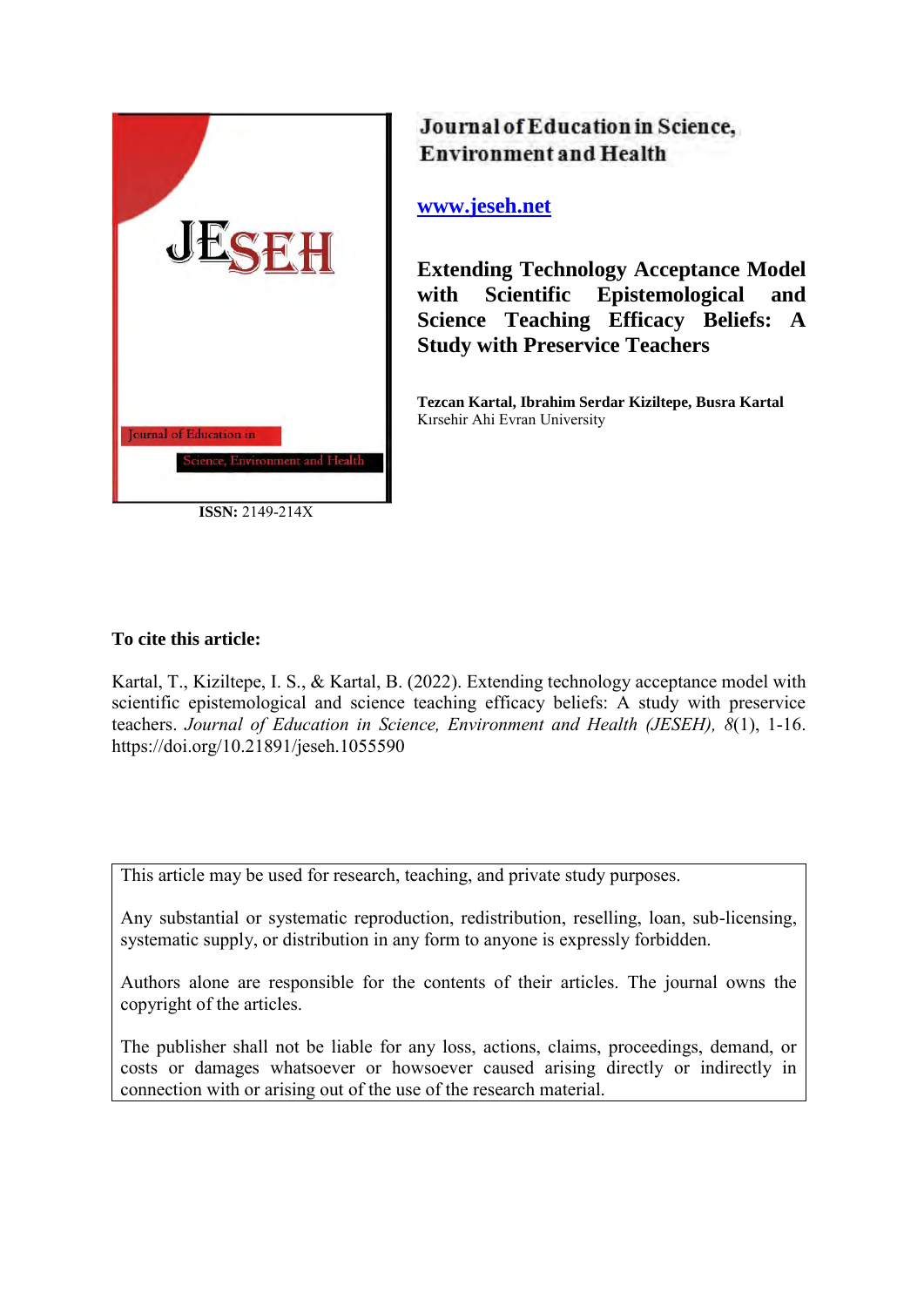# **Extending Technology Acceptance Model with Scientific Epistemological and Science Teaching Efficacy Beliefs: A Study with Preservice Teachers**

**Tezcan Kartal, Ibrahim Serdar Kiziltepe, Busra Kartal** 

| <b>Article Info</b>           | <b>Abstract</b>                                                                                                                                                                                                                                       |
|-------------------------------|-------------------------------------------------------------------------------------------------------------------------------------------------------------------------------------------------------------------------------------------------------|
| <b>Article History</b>        | The technology acceptance model (TAM) is a widely used framework to                                                                                                                                                                                   |
| Published:<br>01 January 2022 | investigate factors influencing technology use in education. TAM refers to a<br>person's technology-related attitudes and beliefs influencing intention to use and<br>actual use of technology and seeks predictors of behaviors whether to accept or |
| Received:<br>07 March 2021    | reject using technology. There are various external variables extended to TAM to<br>increase the predictivity of the model and the generalizability of findings.<br>However, what is not yet clear is the impact of teacher-related variables such as |
| Accepted:<br>18 October 2021  | teaching efficacy and epistemological beliefs on teachers' technology acceptance<br>and behavioral intention. This study examined 710 preservice teachers'<br>technology acceptance using an extended-TAM with scientific epistemological             |
| <b>Keywords</b>               | and science teaching efficacy beliefs. Data were collected through a self-reported<br>measurement tool. Structural equation modeling was used to analyze data.                                                                                        |
| Technology                    | Results revealed that the research model explained 59% of the variance in                                                                                                                                                                             |
| acceptance model              | behavioral intention, and perceived usefulness is the most prominent determinant                                                                                                                                                                      |
| Science<br>teaching           | of behavioral intention. The subdimension of scientific epistemological beliefs,                                                                                                                                                                      |
| efficacy beliefs              | justification, is the strongest determinant in influencing TAM constructs among                                                                                                                                                                       |
| Epistemological               | the external variables (epistemological and science teaching efficacy beliefs).                                                                                                                                                                       |
| beliefs                       | Science teaching efficacy beliefs had small effects on technology acceptance                                                                                                                                                                          |
| Preservice teachers           | constructs. Recommendations were made based on the findings.                                                                                                                                                                                          |

## **Introduction**

Technology has fast become a key instrument in teaching and learning as it has the potential of improving knowledge acquisition and transfer (Eksail & Afari, 2020). Incorporating new technologies in teaching and learning is a continuing concern within educational research (Granić & Marangunić, 2019; Teo et al., 2015). Teachers are the agents of effective technology integration (Siyam, 2019; Teo, 2009; Wong et al., 2012). Therefore, many researchers are interested in factors influencing teachers' technology use (Akar, 2019; Scherer, Siddiq, & Tondeur, 2019). Perceptions of technology integration, beliefs regarding teaching and learning, and efficacy beliefs are examples of the factors influencing teachers' technology use in education (Siyam, 2019). Teachers' decision to use technology in their teaching is closely related to their technology acceptance, which refers to the teachers' willingness to use technologies to accomplish their teaching-related tasks (Akar, 2019; Avcı Yucel & Gulbahar, 2013).

Among the frameworks investigating users' technology acceptance, the most commonly used is Technology Acceptance Model (TAM). The factors determining the success or failure of technology integration have been studied by many researchers using TAM (Avcı Yucel & Gulbahar, 2013; Scherer et al., 2019). TAM refers to a person's technology-related attitudes and beliefs influencing intention to use and actual use of technology (Davis, 1985) and seeks predictors of behaviors whether to accept or reject using technology (Granić & Marangunić, 2019). Among the studies regarding TAM, education studies exist extensively (Avcı Yucel & Gulbahar, 2013; Granić & Marangunić, 2019).

A large body of TAM studies has investigated preservice teachers' technology acceptance (Bardakcı & Alkan, 2019; Teo et al., 2015; Wong et al., 2012). These studies focused on different technologies such as mobile applications (Al-Azawei, & Alowayr, 2020; Bano et al., 2018), interactive whiteboards (Bardakcı & Alkan, 2019). However, various samples and contexts might lead to diverse findings regarding the relations among the constructs (Scherer & Teo, 2019). It is essential to consider several external variables to understand better the factors influencing technology acceptance (Avcı Yucel & Gulbahar, 2013). There are various external variables extended to TAM to increase the predictivity of the model and generalizability of findings, such as TPACK (Bardakcı & Alkan, 2019), individual innovativeness (Akar, 2019), and teacher efficacy (Joo et al., 2018). It is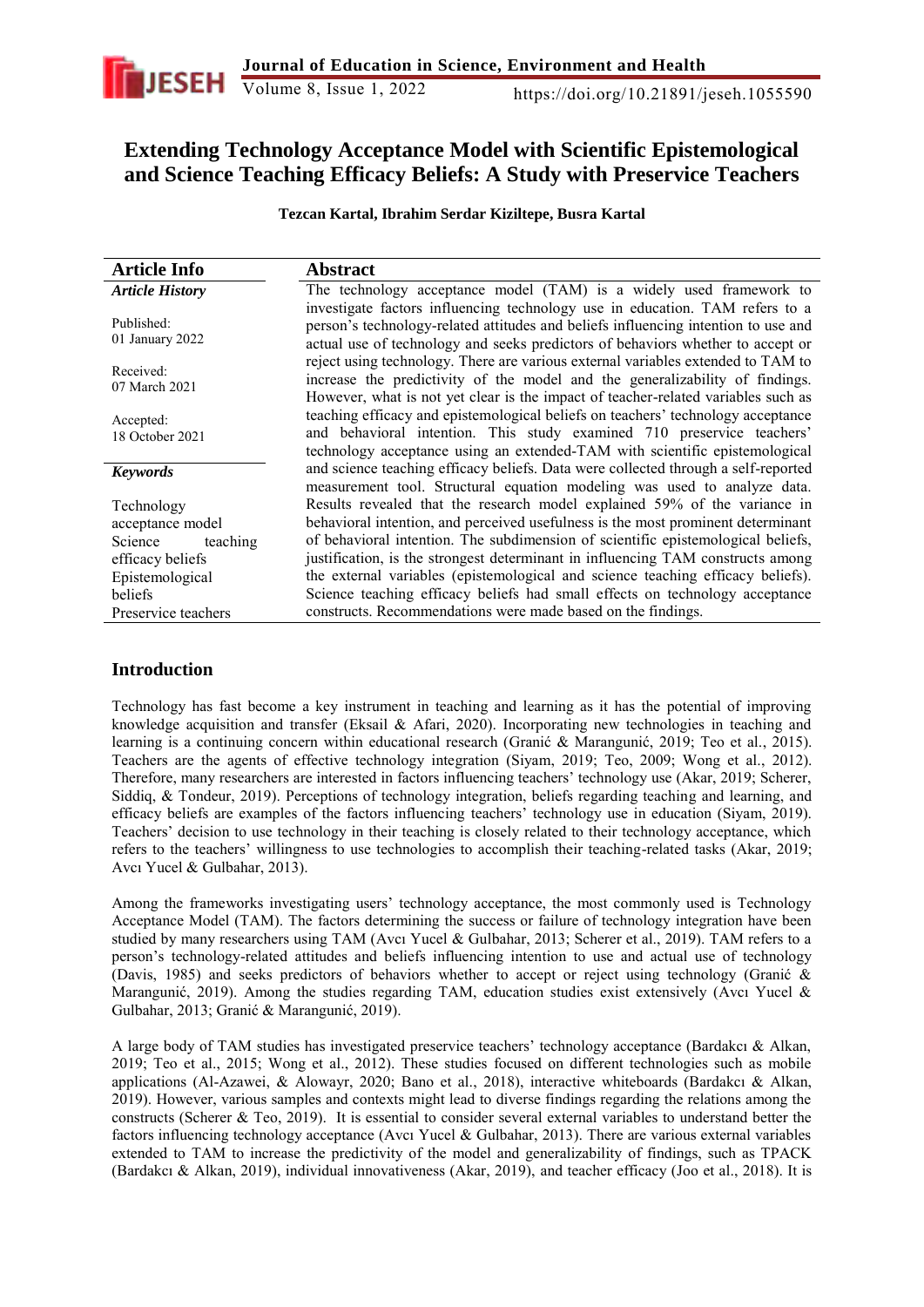suggested to replicate TAM studies with different modeling approaches and larger samples (Scherer et al., 2019). What is not yet clear is the impact of teacher-related variables such as teaching efficacy and epistemological beliefs on teachers' technology acceptance and behavioral intention.

Turkey is among the countries that conducted large national projects to incorporate digital technologies into teaching and learning processes (Bardakcı & Alkan, 2019), and the project of Movement of Enhancing Opportunities and Improving Technology, called FATIH was developed in 2010. FATIH project aims to ensure equality in terms of technological resources among students all around the country. To achieve the project goals, most schools and classrooms have been re-designed to increase the availability of technological resources through interactive whiteboards, internet access, tablets, and specific portals. Keeping up with the developing technologies is considered a competence for the teaching profession in Turkey (Akar, 2019). Therefore, teachers' technology acceptance is crucial within the context of the Turkish teacher education programs to avoid wasting these investments. Considering the importance of adding various external variables to TAM, we investigated the impact of science teaching efficacy beliefs and scientific epistemological beliefs on 710 preservice teachers' technology acceptance. Therefore, this study is supposed to make a major contribution to research on TAM by demonstrating the effect of external variables that were not examined previously in TAM studies.

## **Theoretical Framework**

### **Technology Acceptance Model**

Since the inclusion of technology in business and education, the reasons for accepting or rejecting technology have sparked the attraction of researchers growingly (Granić & Marangunić, 2019). TAM is the most commonly used model to explain teachers' intention to use technology in education by examining users' beliefs and attitudes because of its simplicity and understandability (Eksail & Afari, 2020; Scherer et al., 2019; Siyam, 2019). TAM adopts the idea that individuals tend to use new technology if they believe it would improve their performance and be free of effort (Akar, 2019). Recent review studies concluded that TAM is a relevant model in examining factors influencing technology use (Granić & Marangunić, 2019; Scherer et al., 2019).

Davis (1989) adapted TAM from the Theory of Reasoned Action developed by Fishbein and Ajzen (1975) to investigate the determinants influencing behavioral intention that leads to actual usage. TAM deals with the relationship between attitude, intention, and behavior. The main factors determining the level of acceptance of technology are perceived ease of use (PEU) and perceived usefulness (PU) (Granić & Marangunić, 2019; Wong et al., 2012; Scherer et al., 2019). TAM posits that PEU and PU significantly influence attitude toward using (ATU) and, in turn, behavioral intention (BI). The relations between PEU, PU, and ATU and the predictive role of PU and ATU on BI are the particular concerns of the original TAM (Siyam, 2019). Figure 1 presents the constructs and relationships among these constructs in TAM.



Figure 1. Technology acceptance model (adapted from Teo, 2010)

PEU refers to a person's belief regarding the extent to which using technology is free of effort, and PU defines a person's belief regarding the degree to which using technology would improve the person's performance (Avcı Yucel & Gulbahar, 2013). PEU also proposes that regarding technology as easy to use and believing in their ability to manage technology make people use technology (Teo et al., 2015). PEU significantly impacts PU, and both have influences on ATU. In other words, a person with positive attitudes toward using technology also perceives that using technology is effortless and improves her/his performance. PU was found to be the most significant determinant in a review study by Avcı Yucel and Gulbahar (2013). Similarly, most research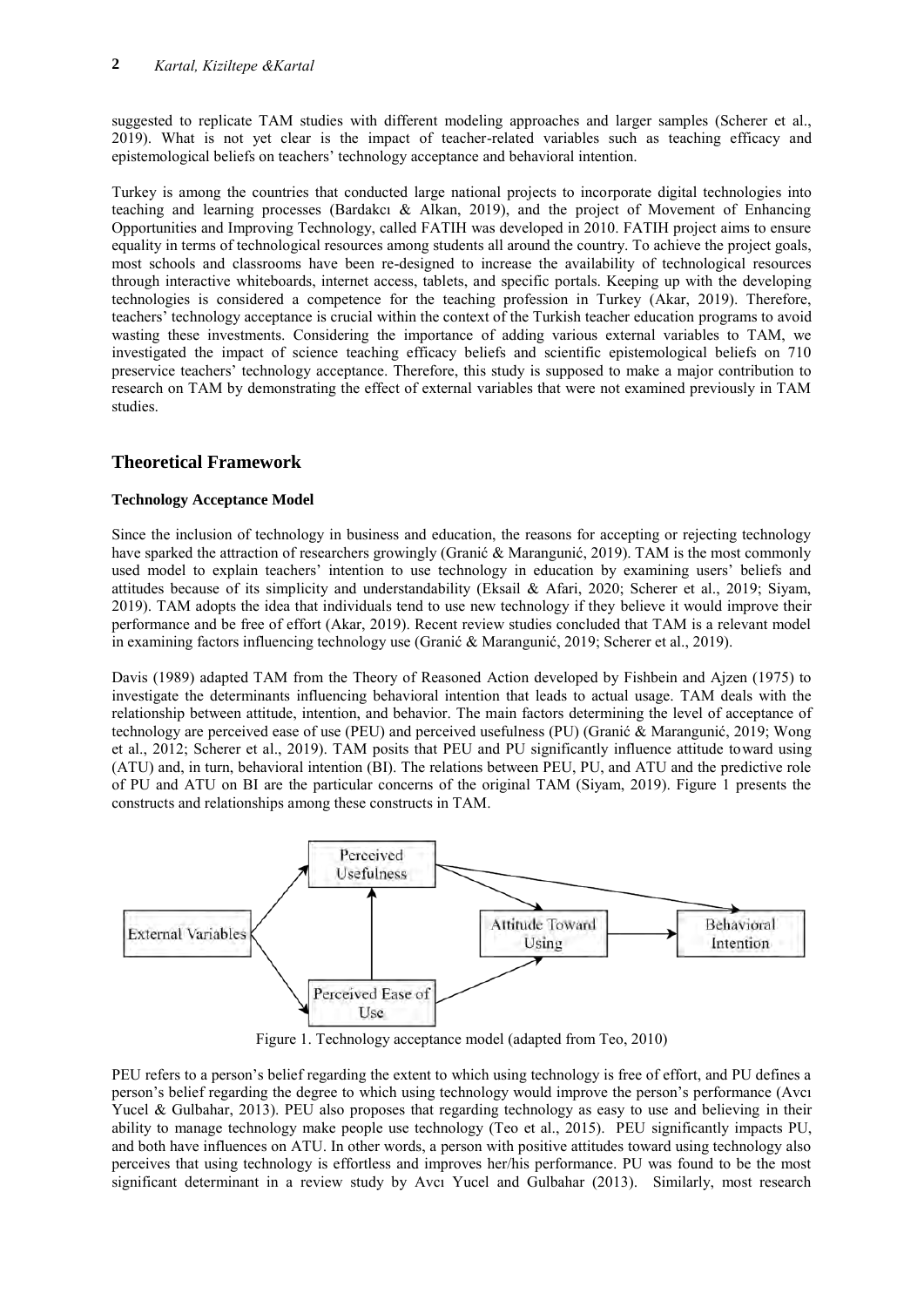concluded that PU had the strongest effect on BI (Akar, 2019; Granić & Marangunić, 2019). Besides, Bardakcı and Alkan (2019) proposed that believing the impact of interactive whiteboards on teaching performance promoted preservice teachers' intentions to use, consistent with given findings.

Attitude toward using technology consists of feelings about technology use (Eksail & Afari, 2020; Kartal, 2019) and determines how teachers respond to technologies and the extent to which technology integration would be successful (Teo et al., 2015). TAM adapts the idea that attitude is the major determinant in accepting or rejecting technology (Davis, 1989) and is influenced by PEU and PU. BI influenced by PU and ATU is closely related to teachers' intrinsic motivations to use technology (Anderson, Groulx, & Maninger, 2011; Kartal, 2019) and the actual use of technology (Teo, 2010; Teo et al., 2015). Researchers attempted to achieve higher percentages of explained variance in BI as the behavioral intention is a key instrument to predict actual technology usage behavior in preservice teachers' future classrooms.

#### **Science Teaching Efficacy Beliefs**

Bandura (1977) regarded self-efficacy as a belief in a person's capability for performing a specific task. According to Bandura (1977), if a person feels confident in performing a specific task and believes in the favorable result, he/she feels efficacious in performing the given task. Teaching efficacy is a teacher's belief regarding his/her capacity to promote student learning (Gagnier, Holochwost, & Fisher, 2021). Gibson and Dembo (1984) mentioned two distinct dimensions of teaching efficacy based on Bandura's social cognitive theory: self-efficacy beliefs and outcome expectations. The former is teacher confidence in own teaching abilities. The latter assumes that effective teaching influences student learning.

Teachers with a high level of science teaching efficacy are supposed to be open and willing to innovations, new teaching methods, and new ideas such as using instructional technologies (Blonder et al., 2013; Gagnier et al., 2021; Kartal & Dilek, 2021; Woolfolk-Hoy & Spero, 2005). Teachers' efficacy levels determine the effort they put on and the time they spent to achieve their teaching-related goals (Tschannen-Moran & Woolfolk-Hoy, 2001). Teaching efficacy beliefs impact teachers' in-class behaviors and teaching methods. Teachers with high teaching efficacy might be resistant to deal with challenges in the classroom and insist on promoting all students' learning (Ekici, 2016; Kartal, 2020). To achieve these teaching objectives, teachers' use of technology has undoubtedly great benefits. Therefore, it is supposed that teachers with high science teaching efficacy beliefs are supposed to tend to use technology in their teaching.

The implementation and success of reforms promoting technology use are influenced by teacher beliefs (Gagnier et al., 2021; Kartal & Çınar, 2018). Blonder and colleagues (2013) reported that opportunities to develop teaching efficacy promoted teachers' tendency to use new technologies. Teachers improving their science education with technologies also promote students' learning motivation (Al-Azawei & Alowayr, 2020; Huang et al., 2020), collaborative learning (Kartal & Dilek, 2021), and cognitive gains (Becker et al., 2020). Some teachers might consider technology an essential component in effective science teaching. Kartal and Dilek (2021) found that a technology-supported teaching method course and microteaching promoted preservice teachers' science teaching efficacy beliefs. Similarly, preservice teachers reported that using technology promoted students' learning, and technology was a crucial constituent of effective science teaching (Min et al., 2020).

#### **Scientific Epistemological Beliefs**

Epistemological beliefs are beliefs about knowledge and knowing (Conley et al., 2004; Hofer & Pintrich, 1997). Beliefs about knowledge consist of the source of knowledge and justification for knowing. On the other hand, beliefs about knowing include certainty and simplicity of knowledge (Lee et al., 2021). Strong epistemological beliefs might be considered sophisticated as well as weak beliefs might be considered naïve. Someone who perceives himself/herself as being able to think and act like a scientist has sophisticated beliefs, and someone who believes scientists constructed nearly all almost of actual knowledge has naïve beliefs (Demirbag & Bahcivan, 2021; Kızıltepe & Kartal, 2021).

Epistemological beliefs are related to teaching and learning beliefs (Bahcivan, 2014; Cheng et al., 2009; Deng et al., 2014; Kızıltepe & Kartal, 2021). Sophisticated beliefs that assume knowledge evolves in nature with constructions by self or anyone are more likely to lead teachers to teach in a constructivist way (Deng et al., 2014). Teachers' epistemological beliefs have a crucial role in teaching effectiveness (Bondy et al., 2007) and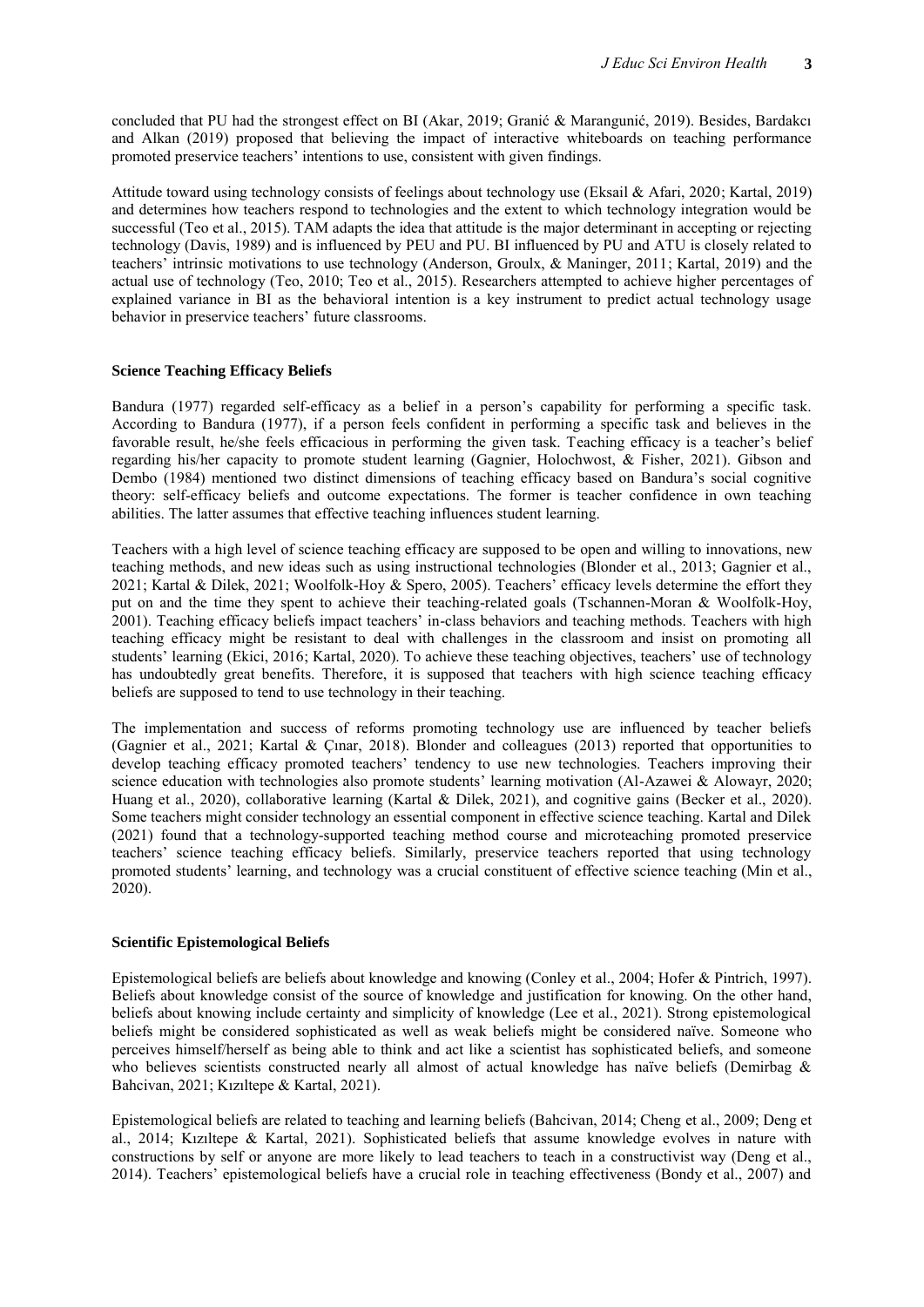teaching-related behaviors (Schommer-Aikins, 2004). Besides, research also showed the interrelatedness of epistemological beliefs with digital literacy (Demirbag & Bahcivan, 2021; Güneş & Bahçivan, 2018), attitude toward computer use (Teo, 2008), and type of technology use such as traditional or constructivist (Deng et al., 2014). Nevertheless, it is still underresearched the effect of epistemological beliefs on technology acceptance.

# **Literature Review**

This section highlights the preservice teachers' technology acceptance studies, mainly focusing on their external variables. Avcı Yucel and Gulbahar (2013) reviewed TAM studies based on variables used in the study, working areas, measurement items, and results. They found that PU was the most effective variable, followed by PEU. A vast majority of research investigated the structural relationships between TAM constructs and technological complexity, social norms, computer self-efficacy, and facilitation conditions (Baydas & Goktas, 2017; Huang & Teo, 2019; Aypay et al., 2012; Kabakçı-Yurdakul et al., 2014; Lee et al., 2010; Teo, 2009). Granić and Marangunić (2019) addressed the gap of incorporating new external variables into the TAM and studying with larger samples in their review study.

Different from the mentioned studies, Wong and colleagues (2012) explored the effect of computer teaching efficacy and gender on student teachers' technology acceptance and concluded that computer teaching efficacy was the strongest determinant of ATU. Joo and colleagues (2018) added teacher efficacy as an external variable to TAM. Siyam (2019) extended TAM by adding job relevance, time, self-efficacy, and access to technology as external variables to investigate special education teachers' technology acceptance. Individual innovativeness and the social norm were the external variables in the study of Akar (2019), regarding primary and secondary teachers' technology acceptance. Bardakcı and Alkan (2019) investigated student teachers' intentions to use interactive whiteboards, investigating the effect of traditional and constructive teaching beliefs, individual innovativeness, pedagogical, technological, and technological pedagogical knowledge, interactive whiteboard self-efficacy, and effort and performance expectancy. The result revealed that performance expectancy is the one variable that significantly influences respondents' intention to use interactive whiteboards.

Teacher beliefs and attitudes play a major role in determining the extent to which technology would be used in education, with a more significant influence on technology use than first-order barriers such as access and availability (Kartal, 2019; 2020; Siyam, 2019). Teachers' pedagogical beliefs are amongst the most frequently investigated teacher beliefs in TAM (Gurer & Akkaya, 2021; Gyamfi, 2016; Huang & Teo, 2021; Li et al., 2019; Teo & Zhou, 2017; Teo et al., 2008). To our knowledge, the external variables in this study, scientific epistemological beliefs and science teaching efficacy beliefs, are not investigated in a TAM study.

### **Research Model and Hypotheses**

Understanding student teachers' technology acceptance is crucial as their level of acceptance would provide insight into the effective and efficient use of technology in future classrooms (Wong et al., 2012). It is essential to test various research models to increase the predictive validity of TAM in educational settings (Parkman, Litz, & Gromik, 2018; Siyam, 2019). Examining the effect of external variables is crucial since the patterns in the impacts of teacher-related factors might promote the design of teacher preparation programs (Siyam, 2019). Most of the research highlighted the structural relationships among the external variables and PEU and PU (Gurer & Akkaya, 2021; Gyamfi, 2016; Siyam, 2019; Wong et al., 2012), but the direct effects of external variables on BI are still underresearched.



Figure 2. The research model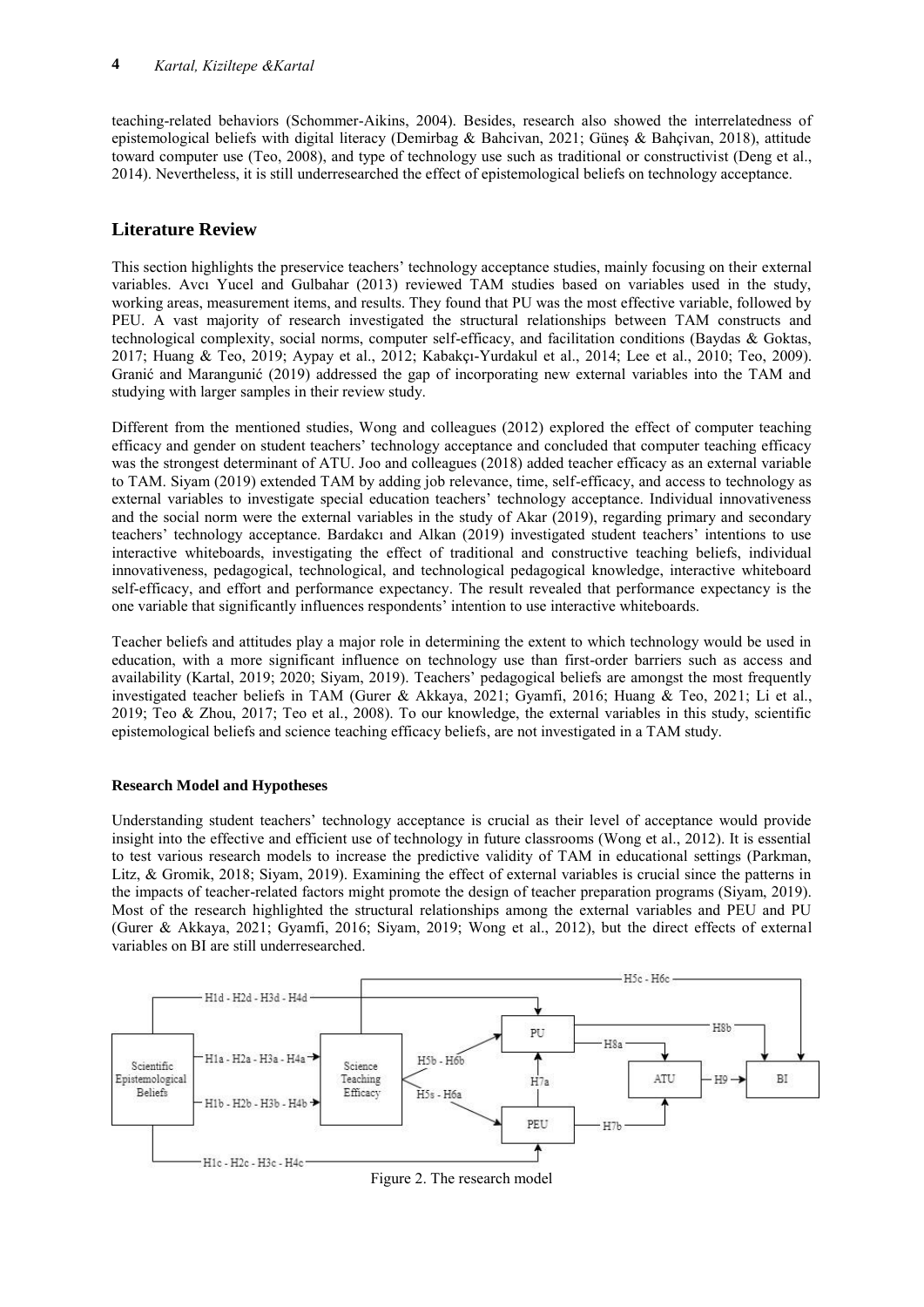To reveal the chain of the influence of external variables on BI, researchers need to incorporate various external variables into TAM (Joo et al., 2018; Huang & Teo, 2021; Sang, Valcke, Van Braak, & Tondeur, 2010). We incorporated two interrelated constructs to reveal preservice teachers' technology acceptance: scientific epistemological beliefs and science teaching efficacy beliefs. Therefore, this study makes a major contribution to research on TAM by demonstrating the effect of scientific epistemological and science teaching efficacy beliefs on preservice teachers' technology acceptance. Figure 2 represents the hypothesized research model.

The hypotheses generated based on the literature review are as follows:

**H1a:** Source will significantly influence personal science teaching efficacy. **H1b:** Source will significantly influence science teaching outcome expectancy. **H1c:** Source will significantly influence PEU. **H1d:** Source will significantly influence PU. **H2a:** Certainty will significantly influence personal science teaching efficacy. **H2b:** Certainty will significantly influence science teaching outcome expectancy. **H2c:** Certainty will significantly influence PEU. **H2d:** Certainty will significantly influence PU. **H3a:** Justification will significantly influence personal science teaching efficacy. H3b: Justification will significantly influence science teaching outcome expectancy. H3c: Justification will significantly influence PEU. **H3d:** Justification will significantly influence PU. **H4a:** Development will significantly influence personal science teaching efficacy. **H4b:** Development will significantly influence science teaching outcome expectancy. **H4c:** Development will significantly influence PEU. **H4d:** Development will significantly influence PU. **H5a:** Personal science teaching efficacy beliefs will significantly influence PEU. **H5b:** Personal science teaching efficacy beliefs will significantly influence PU. **H5c:** Personal science teaching efficacy beliefs will significantly influence BI. **H6a: S**cience teaching outcome expectancy beliefs will significantly influence PEU. **H6b: S**cience teaching outcome expectancy beliefs will significantly influence PU. **H6c: S**cience teaching outcome expectancy beliefs will significantly influence BI. **H7a:** PEU will significantly influence PU. **H7b:** PEU will significantly influence ATU. **H8a**: PU will significantly influence ATU. **H8b**: PU will significantly influence BI. **H9:** ATU will significantly influence BI.

#### **Method**

#### **Research Design**

This study uses a structural equation modeling (SEM) to reveal the structural relationships between preservice teachers' scientific epistemological beliefs, science teaching efficacy beliefs, and technology acceptance. SEM allows researchers to see the extent to which data is consistent with the hypothesized model, employing a simultaneous analysis of the entire system of the variables (Byrne, 2016). This study tested an extended-TAM, including preservice teachers' science teaching efficacy beliefs and epistemological beliefs as external variables, through model fit indices, path analysis, and hypothesis testing.

#### **Participants**

The participants were 710 preservice teachers whose major programs were science, elementary, and early childhood teaching. One of the external variables was science teaching efficacy beliefs; therefore, we invited preservice teachers trained for science teaching in their teacher preparation programs and supposed to teach science when they begin teaching. The respondents were informed about the purpose of the study and their rights to withdraw from the administration whenever they wished. The instrument was administered to 738 preservice teachers, and 710 of them were entirely completed. The return rate was 96%, demonstrating a higher rate than the suggested rate range of 70%-80% by Cresswell (2015) to make valid interpretations. Table 1 demostrates that just over half of the sample (56.2%) was fourth-grade, and over three-quarters of the sample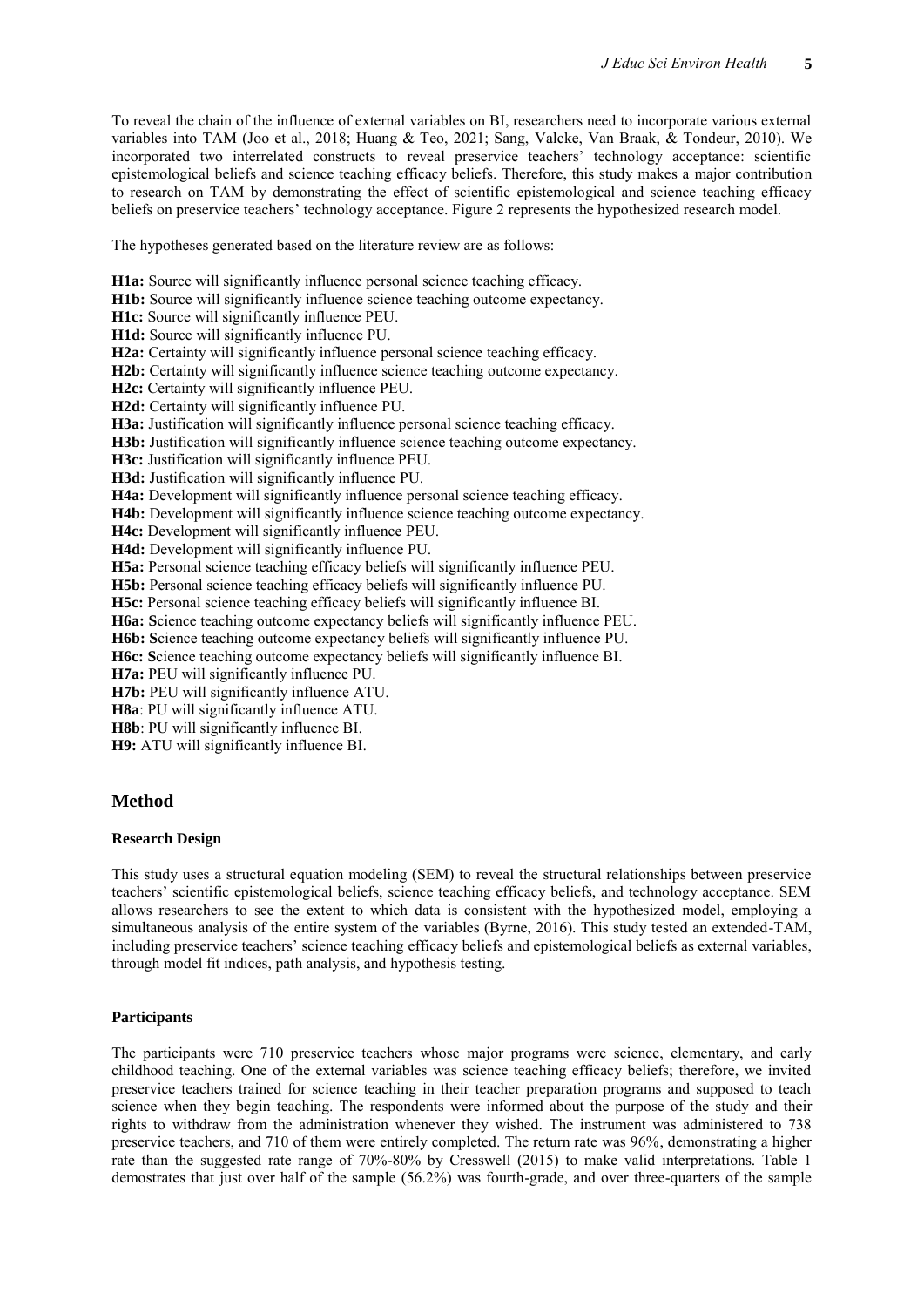(83.8%) was female. In terms of technical proficiency and opportunity, more than half of the respondents reported that they used technology daily, and almost 90% of them perceived their competency either at the intermediate level (56.3%) or at the advanced level (31.4%).

| Table 1. Demographic information of participants |                       |               |  |
|--------------------------------------------------|-----------------------|---------------|--|
| Variable                                         | Number                | $\frac{0}{0}$ |  |
| Grade level                                      |                       |               |  |
| 3.Grade                                          | 311                   | 43.8          |  |
| 4.Grade                                          | 399                   | 56.2          |  |
| Gender                                           |                       |               |  |
| Female                                           | 595                   | 83.8          |  |
| Male                                             | 115                   | 16.2          |  |
| Major programs                                   |                       |               |  |
| Science Education                                | 333                   | 46.9          |  |
| <b>Elementary Education</b>                      | 182                   | 25.6          |  |
| Early Childhood Education                        | 195                   | 27.5          |  |
| Computer ownership                               |                       |               |  |
| Yes                                              | 495                   | 69.7          |  |
| N <sub>0</sub>                                   | 215                   | 30.3          |  |
| Hours of computer usage                          |                       |               |  |
| Less than an hour a day                          | 210                   | 29.6          |  |
| 1-3 hours a day                                  | 120                   | 16.9          |  |
| More than three hours a day                      | 75                    | 10.6          |  |
| Less than an hour a week                         | 118                   | 16.6          |  |
| 1-3 hours per week                               | 134                   | 18.9          |  |
| More than three hours a week                     | 53                    | 7.5           |  |
| Computer competency                              |                       |               |  |
| <b>Basic</b> level                               | 54                    | 7.6           |  |
| Intermediate level                               | 400                   | 56.3          |  |
| Advanced level                                   | 223                   | 31.4          |  |
| Proficient                                       | 33                    | 4.6           |  |
| Age                                              | $M=21.997 (SD=1.734)$ |               |  |

 $T$  1. Demographic information of participants in  $P$ 

#### **Instruments**

A survey questionnaire was distributed to respondents in a paper-pencil environment, and it took approximately 30 minutes for respondents to complete the instrument. Participants were asked to provide demographic information and rate their level of agreement to statements on the ten constructs in the research model; personal science teaching efficacy (PSTE), science teaching outcome expectancy (STOE), source, certainty, development, justification, perceived ease of use (PEU), perceived usefulness (PU), attitude toward using (ATU), and behavioral intention (BI). The instrument has three sections in addition to the demographic information, which are (i) Science Teaching Efficacy Beliefs Instrument (STEBI-B), (ii) Scientific Epistemological Beliefs Scale (SEBs), and (iii) Technology Acceptance Scale.

STEB-I was developed by Enochs and Riggs in 1990 and adapted into Turkish by Tekkaya, Cakiroglu, and Ozkan in 2004. The instrument has two factors, namely PSTE and STOE, with 13 and 10 items, respectively. On the other hand, Conley and colleagues (2004) developed SEBs in 2004, and Bahcivan (2014) adapted the scale into Turkish. The scale has four factors; source (5 items), certainty (6 items), development (6 items), and justification (9 items). The high scores obtained from these scales demonstrate that respondents have a high level of science teaching efficacy beliefs and sophisticated epistemological beliefs.

Lastly, the technology acceptance scale was designed to measure the following fundamental TAM constructs; PEU, PU, ATU, and BI. Most of the items were derived from the study of Ursavaş and colleagues (2014), which has adapted items into Turkish. It may be challenging for studies to result in similar findings related to intention to use technology as the target behavior might have overly broad definitions. Ajzen (2006) proposed that it would be better to identify the behavior at an appropriate level of specificity because individuals focus on these specific definitions, and more valuable results would be yielded. Besides, Sang and colleagues (2010) argued that measuring constructs such as BI by two items might hinder understanding the constructs clearly. Therefore, we added items to the PU, ATU, and BI from the existing research (Sang et al., 2010; Teo, 2009). The added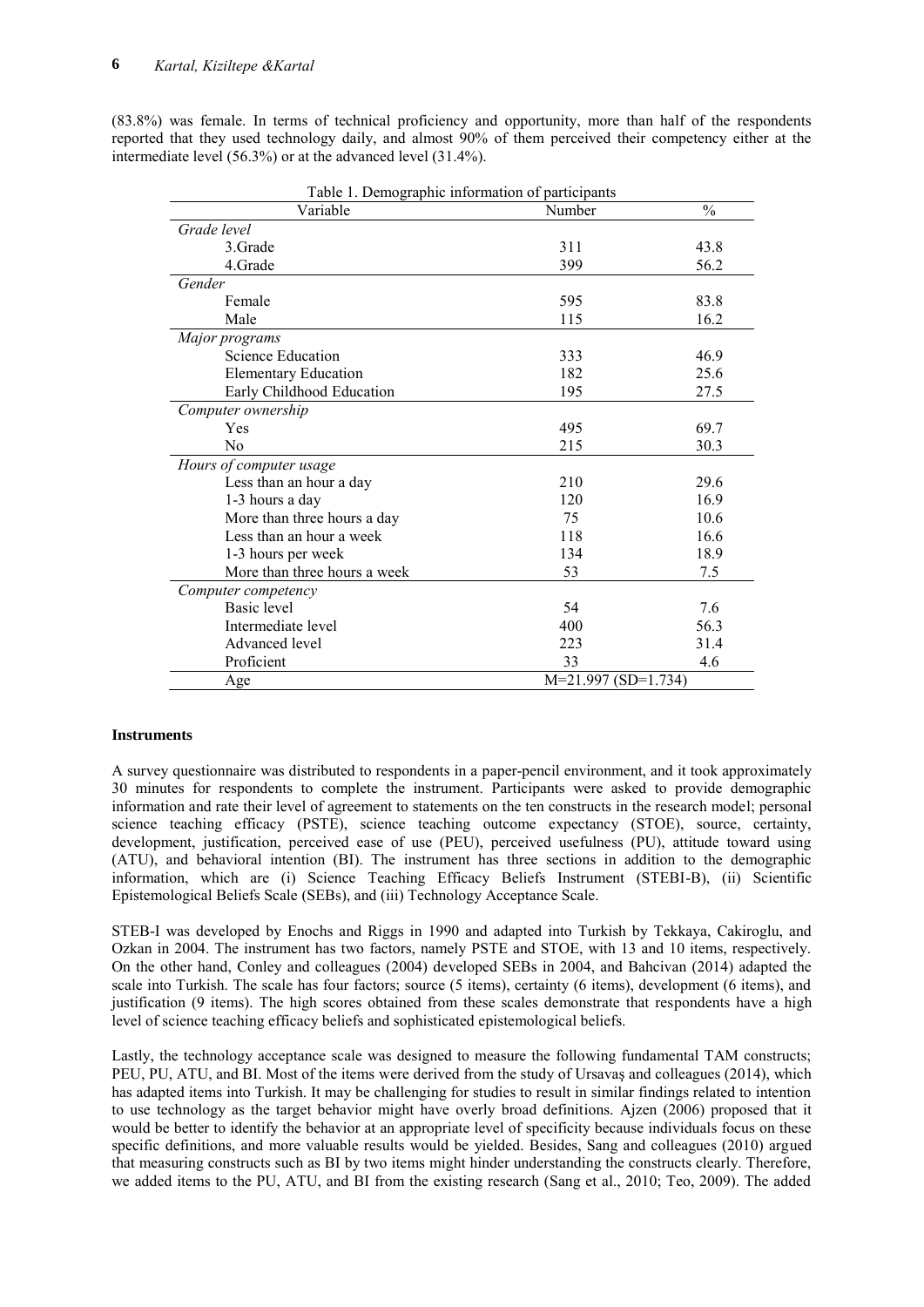items were prepared by using appropriate translation-back-translation procedures. All statements were measured on a 5-point Likert scale, ranging from "strongly disagree" (1) to "strongly agree" (5). The reliability coefficients were calculated for this study with the obtained data. Table 2 includes the sample items, number of items, sources of the items, and the reliability coefficients for each factor.

| Variables                                 | Items | Tuble 2. Tumber of hems, sample hems, and cromoden s alpha for each construct<br>Sample item |
|-------------------------------------------|-------|----------------------------------------------------------------------------------------------|
| PSTE $(\alpha = 868)$                     | 13    | I will continually find better ways to teach science.                                        |
| $STOE(\alpha=.779)$                       | 10    | The teacher is generally responsible for the achievement of                                  |
|                                           |       | students in science.                                                                         |
| Source( $\alpha = .841$ )                 |       | Only scientists know for sure what is true in science.                                       |
| Certainty( $\alpha$ =.834)                | 6     | Scientists always agree about what is true in science.                                       |
| Development( $\alpha$ =.794)              | b     | New discoveries can change what scientists think is true.                                    |
| Justification( $\alpha$ =.849)            | 9     | A good way to know if something is true is to do an experiment.                              |
| Perceived usefulness( $\alpha$ =.831)     |       | Using computers will increase my productivity.                                               |
| Perceived ease of use $(\alpha = 768)$    | 3     | I find computers easy to use.                                                                |
| Attitudes towards using $(\alpha = .795)$ | 8     | I like using computers.                                                                      |
| Behavioral intention( $\alpha$ =.875)     | 10    | I plan to use computers in the future.                                                       |

Table 2. Number of items, sample items, and Cronbach's alpha for each construct

#### **Data Analysis**

Data were examined in terms of missing data and outliers before data analysis, and the negatively-worded items were reverse-coded. Descriptive data were generated for all variables, including mean, standard deviation, and minimum and maximum scores. Normality was ensured by checking to what extent the skewness and kurtosis values are in the recommended range (|3| and |10|, respectively). The next step was to assess convergent and discriminant validity and the goodness of the model fit. Lastly, SEM was carried out using AMOS, version 21, to test the hypotheses in the research model. Path coefficients, direct, indirect, and total effects were investigated.

### **Results and Discussion**

This section comprised the descriptive statistics, convergent and discriminant validity of data, path analysis, and hypothesis testing.

#### **Descriptive Statistics**

The means, minimum and maximum values, standard deviations, and skewness and kurtosis values were generated for all variables to confirm the normal distribution (Table 3). The mean scores were above the midpoint of 3.00, ranging from 3.46 to 4.03 in all factors. The standard deviations ranged between .478-.708, indicating a narrow spread around the mean.

|               | N   | Min  | Max  | Mean | Std. Deviation | <b>Skewness</b> | Kurtosis |
|---------------|-----|------|------|------|----------------|-----------------|----------|
| Source        | 710 | 1.40 | 5.00 | 3.74 | .686           | $-422$          | .076     |
| Certainty     | 710 | 1.00 | 5.00 | 3.58 | .708           | $-475$          | .162     |
| Development   | 710 | 1.17 | 5.00 | 3.90 | .573           | $-.721$         | 1.184    |
| Justification | 710 | 1.22 | 5.00 | 4.03 | .573           | $-1.071$        | 1.243    |
| <b>PSTE</b>   | 710 | 2.00 | 5.00 | 3.65 | .569           | .061            | $-486$   |
| <b>STOE</b>   | 710 | 1.80 | 5.00 | 3.46 | .478           | $-125$          | .673     |
| PEU           | 710 | 1.67 | 5.00 | 3.67 | .667           | $-165$          | .073     |
| PU            | 710 | 2.00 | 5.00 | 3.84 | .556           | $-.378$         | .511     |
| <b>ATU</b>    | 710 | 2.00 | 5.00 | 3.71 | .587           | $-0.013$        | $-159$   |
| BI            | 710 | 1.10 | 5.00 | 3.86 | .553           | $-.529$         | 1.089    |

Table 3. Descriptive statistics, skewness, and kurtosis values for all constructs

The descriptive statistics imply that respondents had sophisticated epistemological beliefs and a high level of science teaching efficacy beliefs. Besides, they reported positive perceptions regarding the ease of use and usefulness of technology, positive attitudes towards and responses to using technology in education. The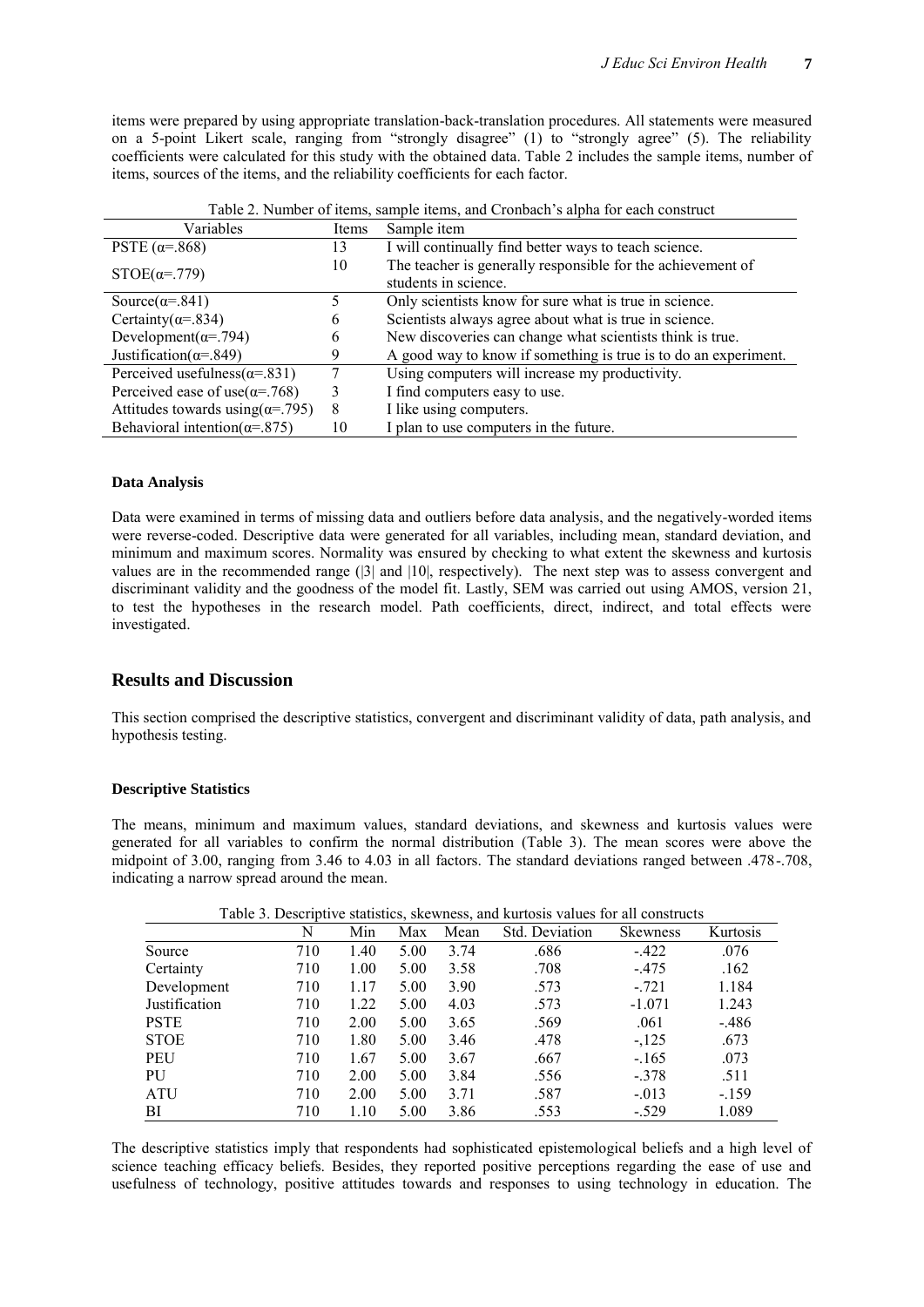skewness (ranging from |.013| to |1.071|) and kurtosis (ranging from |.073| to |1.243|) values were within the recommended value range (|3| and |10|, respectively) by Kline (2011). The results demonstrated that the normality of data was confirmed.

#### **Convergent validity**

There is three procedures to assess convergent validity: (1) item reliability, (2) composite reliability index (CRI), and (3) the average variance extracted (AVE) (Fornell & Larcker, 1981). Convergent validity deals with the extent to which different items measure the same construct. Item reliability is associated with the factor loadings, and it is recommended that the correlations between observed and latent variables (factor loadings) be .50 and above (Hair et al., 2019; Kline, 2011). The factor loadings of items ranged between .50-.82, indicating the reliability of items (Table 4). The composite reliability index should be .70 and above to be adequate, and Table 4 demonstrates that all values are above the threshold. The benchmark for AVE to be acceptable is .50 and above. It is worth noting that the adequate levels of CRI might be adequate for convergent validity if AVE values are not within the recommended range (Fornell & Larcker, 1981). It was found that a few of the AVE values were higher than the benchmark of .50. As anticipated by Fornell and Larcker (1981), the factor loadings and CRI values confirm the convergent validity of the research model.

| Table 4. Results of convergent validity for the measurement model                  |              |                              |            |     |                     |
|------------------------------------------------------------------------------------|--------------|------------------------------|------------|-----|---------------------|
| Latent Variable                                                                    | No. of items | Range of the factor loadings | <b>CRI</b> | AVE | Cronbach's $\alpha$ |
| Source                                                                             |              | $.56 - .74$                  | .78        | .44 | .84                 |
| Certainty                                                                          | b            | $.53 - .66$                  | .77        | .39 | .83                 |
| Development                                                                        | 6            | $.52 - .74$                  | .78        | .37 | .79                 |
| Justification                                                                      |              | $.51 - .71$                  | .84        | .37 | .85                 |
| <b>PSTE</b>                                                                        | 13           | $.58 - .82$                  | .93        | .51 | .87                 |
| <b>STOE</b>                                                                        | 10           | $.53 - .64$                  | .81        | .30 | .78                 |
| PEU                                                                                |              | $.56 - .69$                  | .67        | .40 | .77                 |
| <b>PU</b>                                                                          |              | $.62 - .76$                  | .88        | .51 | .83                 |
| <b>ATU</b>                                                                         |              | $.52 - .76$                  | .85        | .54 | .80                 |
| BI                                                                                 | 10           | $.51 - .66$                  | .85        | .56 | .88                 |
| <i>Note.</i> $CR = (\sum \lambda)^2/(( (\sum \lambda)^2 + (\sum (1 - \lambda^2)))$ |              |                              |            |     |                     |

*Note.*  $AVE = (\sum \lambda^2)/(\sum \lambda^2 + \sum (1 - \lambda^2))$ 

#### **Discriminant validity**

Kline (2011) stated that "a set of variables presumed to measure different constructs show discriminant validity if their intercorrelations are not too high" (p.72.). The intercorrelations ranged between .022-.728, smaller than the benchmark of .90 (Kline, 2011). To assess discriminant validity, the square root of the average variance extracted of each construct is compared to inter-construct correlations of the given construct. The evidence of the discriminant validity is that the square roots of the average variance extracted of the constructs are higher than the intercorrelation coefficients between the given construct and other constructs (Fornell & Larcker, 1981; Kline, 2011). The bold diagonal elements are the square roots of the AVEs, and it is seen that the diagonal elements (the square roots of the AVEs) are higher than the off-diagonal elements (inter-construct correlations), confirming the discriminant validity of the research model for further analysis.

| Table 5. Intercorrelation matrix |   |          |          |          |          |          |          |          |         |          |      |
|----------------------------------|---|----------|----------|----------|----------|----------|----------|----------|---------|----------|------|
|                                  |   |          |          |          | 4        |          | b        |          | 8       | 9        | 10   |
| 1. Source                        |   | .660     |          |          |          |          |          |          |         |          |      |
| 2. Certainty                     |   | $.607**$ | .624     |          |          |          |          |          |         |          |      |
| 3. Development                   | r | $.226**$ | $.267**$ | .608     |          |          |          |          |         |          |      |
| 4. Justification                 |   | $.252**$ | $.308**$ | $.593**$ | .608     |          |          |          |         |          |      |
| 5.PSTE                           |   | $.296**$ | $.311**$ | $.320**$ | $.451**$ | .714     |          |          |         |          |      |
| 6. STOE                          | r | .022     | $.085*$  | $.325**$ | 359**    | $.330**$ | .547     |          |         |          |      |
| <b>7. PEU</b>                    | r | .060     | .030     | $.232**$ | $.270**$ | $.214**$ | $144**$  | .632     |         |          |      |
| 8. PU                            |   | $.196**$ | $.216**$ | $.421**$ | $.523**$ | $.396**$ | $.336**$ | $.387**$ | .714    |          |      |
| <b>9. ATU</b>                    | r | $.204**$ | $.212**$ | $.387**$ | $.436**$ | $.395**$ | $.297**$ | $.372**$ | $.703*$ | .734     |      |
| $10. \text{BI}$<br>$\sim$ $\sim$ |   | $.120**$ | $.146**$ | $.412**$ | $.467**$ | $.329**$ | $.258**$ | $.425**$ | $.710*$ | $.728**$ | .748 |

 $*p<.05, **p<.01$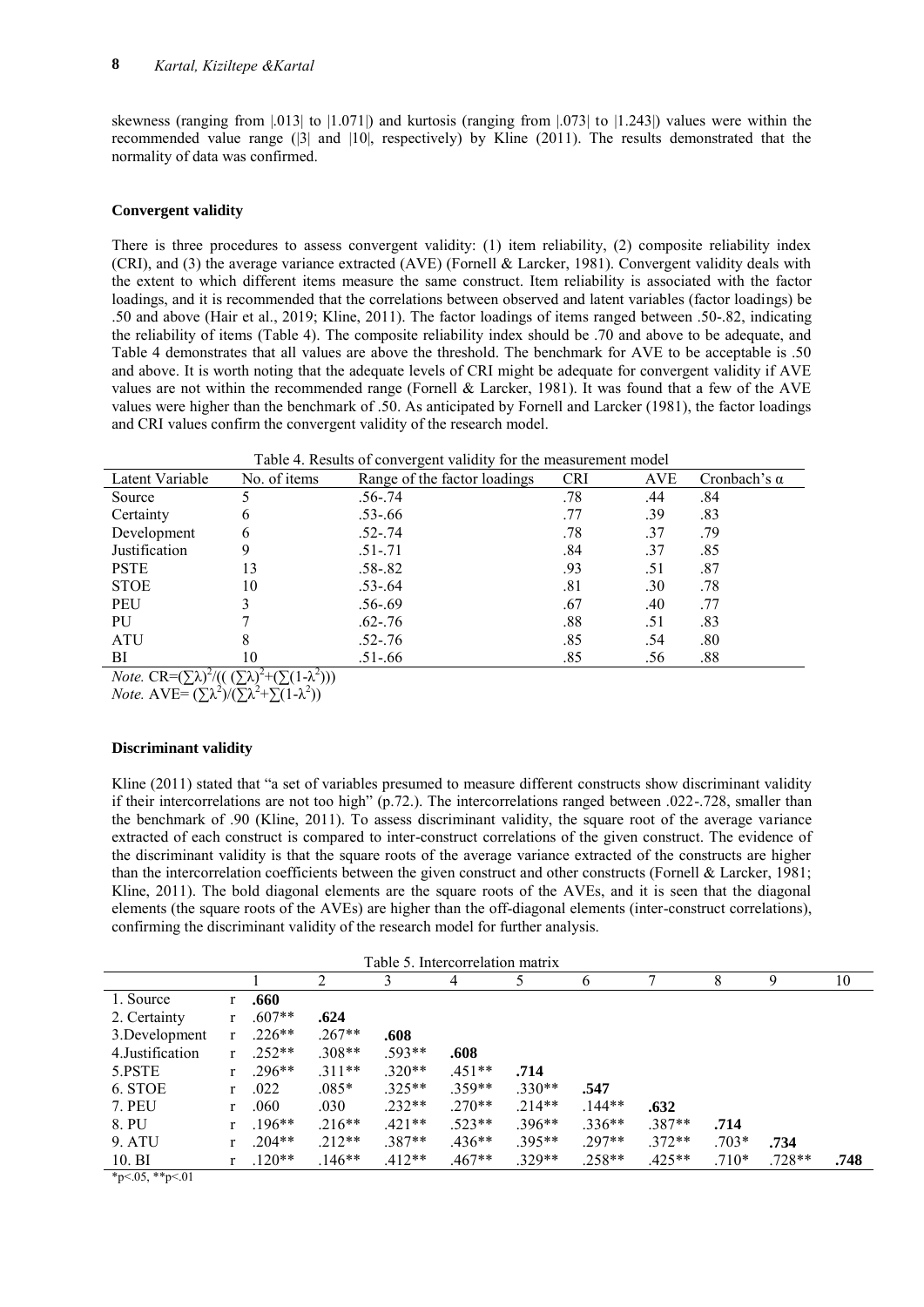#### **Model fit**

The fit between the research model and obtained data were assessed before examining the structural model, employing a maximum likelihood estimation procedure in AMOS, version 21. The most commonly used indices to evaluate the goodness-of-fit were the ratio of the minimum fit function to its degree of freedom  $(\chi^2/df)$ , Comparative Fit Index (CFI), Tucker-Lewis Index (TLI), Standardized Root Mean Residual (SRMR), and Root Mean Square Error of Approximation (RMSEA). The desirable values of acceptable fit for these indices are lower than 5.0 for  $\chi^2/df$ , greater than .90 for CFI and TLI, and less than .08 for SRMR and RMSEA, respectively. The results of the research model  $(\chi^2/df= 3.187, CFI=935, TLI=907, RMSEA=0.056, and$  $SRMR = 734$ ) indicate that the measurement model satisfied that recommended thresholds and has an acceptable level of fit (Hair et al., 2019; Kline, 2011).

#### **Hypothesis testing and path analysis**

Twenty-seven hypotheses were generated, and 15 of them were supported. Table 6 reveals the path coefficients between constructs and the results of the hypothesis testing. Preservice teachers' beliefs regarding that the source of knowledge is not always authority significantly influenced personal science teaching efficacy beliefs  $(\beta=163, p<.01)$ . The sophisticated epistemological beliefs assuming that there is more than one answer (certainty) had a positive influence on PSTE ( $\beta$ =.180, p<.001). Additionally, the justification dimension has positive influences on PSTE (β=.377, p<.001), STOE (β=.417, p<.001), PEU (β=.4117, p<.05) and PU (β=.252, p<.001). Lastly, there is a significant positive relationship between the development dimension and STOE  $(\beta = 232, \, p \leq 001)$ .

| Hypotheses       | Path                           | Path coefficient | Results       |
|------------------|--------------------------------|------------------|---------------|
| H <sub>1</sub> a | Source→PSTE                    | $.163**$         | Supported     |
| H <sub>1</sub> p | $Source \rightarrow STOE$      | $-.077$          | Not supported |
| H <sub>1</sub> c | Source $\rightarrow$ PEU       | .067             | Not supported |
| H1d              | Source $\rightarrow$ PU        | .022             | Not supported |
| H <sub>2</sub> a | $Certainty \rightarrow PSTE$   | $.180***$        | Supported     |
| H2b              | $Certainty \rightarrow STOE$   | $-.004$          | Not supported |
| H2c              | Certainty→PEU                  | $-.085$          | Not supported |
| H2d              | $Centainty\rightarrow PU$      | .027             | Not supported |
| H3a              | Justification->PSTE            | $.377***$        | Supported     |
| H <sub>3</sub> b | Justification-STOE             | $.417***$        | Supported     |
| H3c              | Justification->PEU             | $.117*$          | Supported     |
| H3d              | Justification->PU              | $.252***$        | Supported     |
| H <sub>4a</sub>  | $Development \rightarrow PSTE$ | $-.038$          | Not supported |
| H <sub>4</sub> b | Development $\rightarrow$ STOE | $.232***$        | Supported     |
| H <sub>4c</sub>  | $Development \rightarrow PEU$  | .083             | Not supported |
| H4d              | $Development \rightarrow PU$   | .022             | Not supported |
| H <sub>5</sub> a | $PSTE\rightarrow PEU$          | .083             | Not supported |
| H <sub>5</sub> b | $PSTE\rightarrow PU$           | $.102*$          | Supported     |
| H <sub>5c</sub>  | $PSTE \rightarrow BI$          | $-136**$         | Supported     |
| H <sub>6</sub> a | $STOE \rightarrow PEU$         | .104             | Not supported |
| H <sub>6</sub> b | $STOE \rightarrow PU$          | .235***          | Supported     |
| H <sub>6</sub> c | $STOE \rightarrow BI$          | .033             | Not supported |
| H7a              | $PEU \rightarrow PU$           | $.234***$        | Supported     |
| H7b              | $PEU \rightarrow ATU$          | .426***          | Supported     |
| H <sub>8</sub> a | $PU \rightarrow ATU$           | $.651***$        | Supported     |
| H8b              | $PU \rightarrow BI$            | $.670***$        | Supported     |
| H <sub>9</sub>   | $ATU \rightarrow BI$           | $.361***$        | Supported     |

 $*_{p \leq .05}$ ,  $*_{p \leq .01}$ ,  $*_{p \leq .001}$ 

There were significant relationships between PSTE and PU ( $\beta$ =.102, p<.05). Interestingly, the significant relationship between PSTE and BI was negative (β=-.136, p<.05). Hypotheses testing revealed that STOE significantly influenced PU ( $\beta$ =.235, p<.001). TAM hypotheses were also supported with medium to large effects.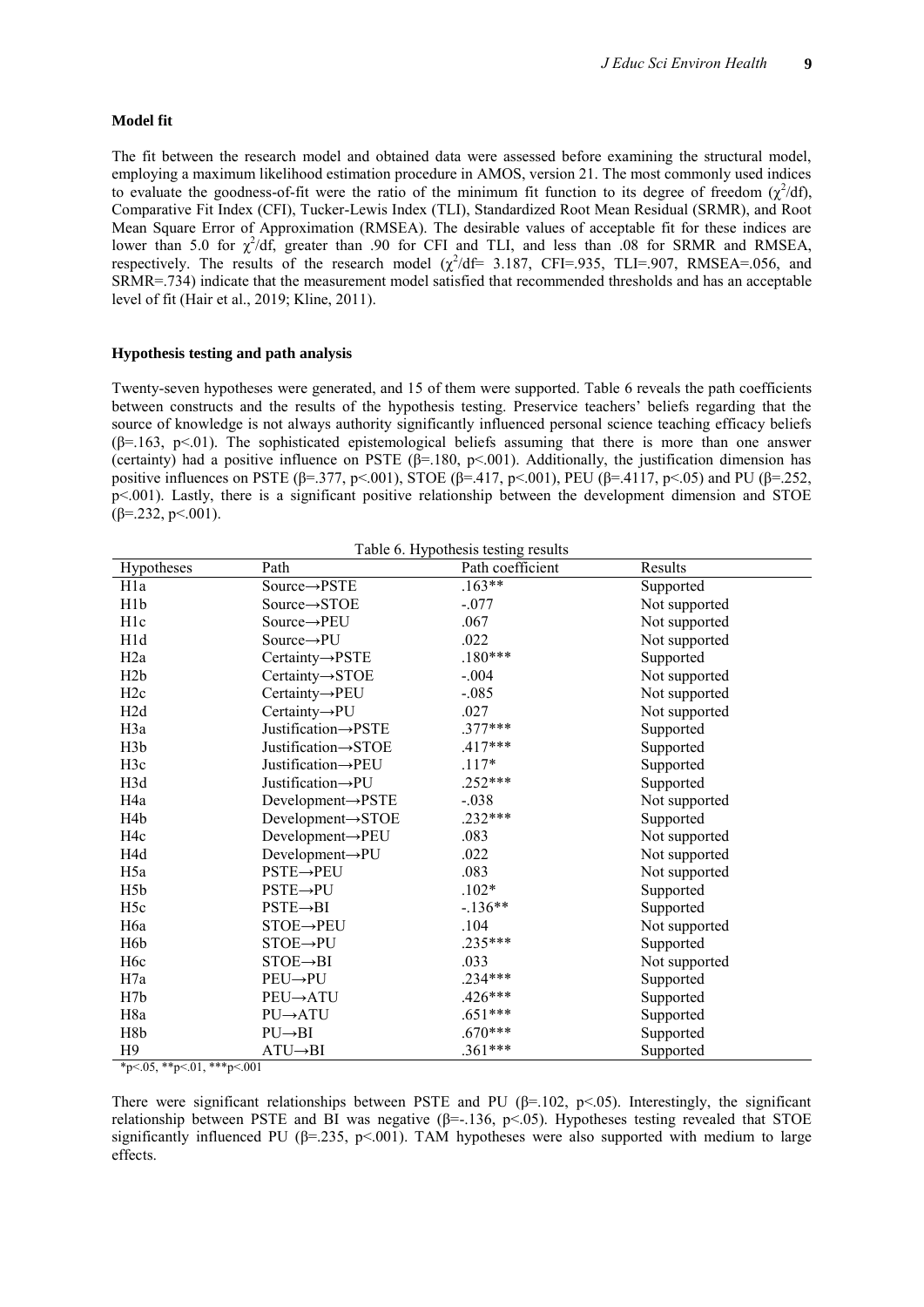Figure 3 provides the relationships among the latent variables and the explained total variance in each endogenous variable. As Figure 3 shows, STOE and ATU were significant positive predictors of BI. The research model accounts for approximately 59% of the variance in BI, indicating a high level of explained variance. The predictors significantly determined PSTE, STOE, PEU, PU, and ATU by the percentages of 29%, 35%, 9%, 40%, and 46%, respectively.



Figure 3. The results of the structural model

Table 7 presents the results of the direct, indirect, and total effects on each endogenous variable. The benchmarks proposed by Cohen (1988) (<.1 as small, <.3 as medium, and <.5 as large) were used in evaluating the size of the effect of a determinant on an outcome. The strongest determinant of BI is PU, with a total effect size of .898, and PEU follows PU with a total effect size of .363, which is entirely an indirect effect. Justification is also the most prominent determinant of BI among the external variables to TAM. The nine determinants in the research model accounted for approximately 59% of the variance in BI.

Similarly, the determinants explained 46% of the variance of ATU. The most vital determinant of ATU was PU, with a total effect size of .632, which is a large effect. PEU and justification were the other strong determinants of ATU, with total effect sizes of .574 and .355, respectively. Lastly, justification was also the strongest determinant of PU and PEU, with total effect sizes of .433 and .192, respectively. The justification was the most dominant determinant of TAM constructs among the variables external to TAM.

### **Conclusion and Discussion**

The present study was designed to test an extended TAM including scientific epistemological beliefs and science teaching efficacy beliefs as external variables. After ensuring the convergent and discriminant validity of the measurement tools, the goodness of the model fit was assessed, and the model-fit analysis has shown that the research model has an acceptable level of fit to the obtained data. Respondents had the highest mean score in the justification dimension and the lowest mean score in science teaching outcome expectancy beliefs. The mean scores in each dimension were above the midpoint of 3, indicating that respondents had sophisticated epistemological beliefs, high levels of science teaching efficacy, positive perceptions regarding the use of technology in education.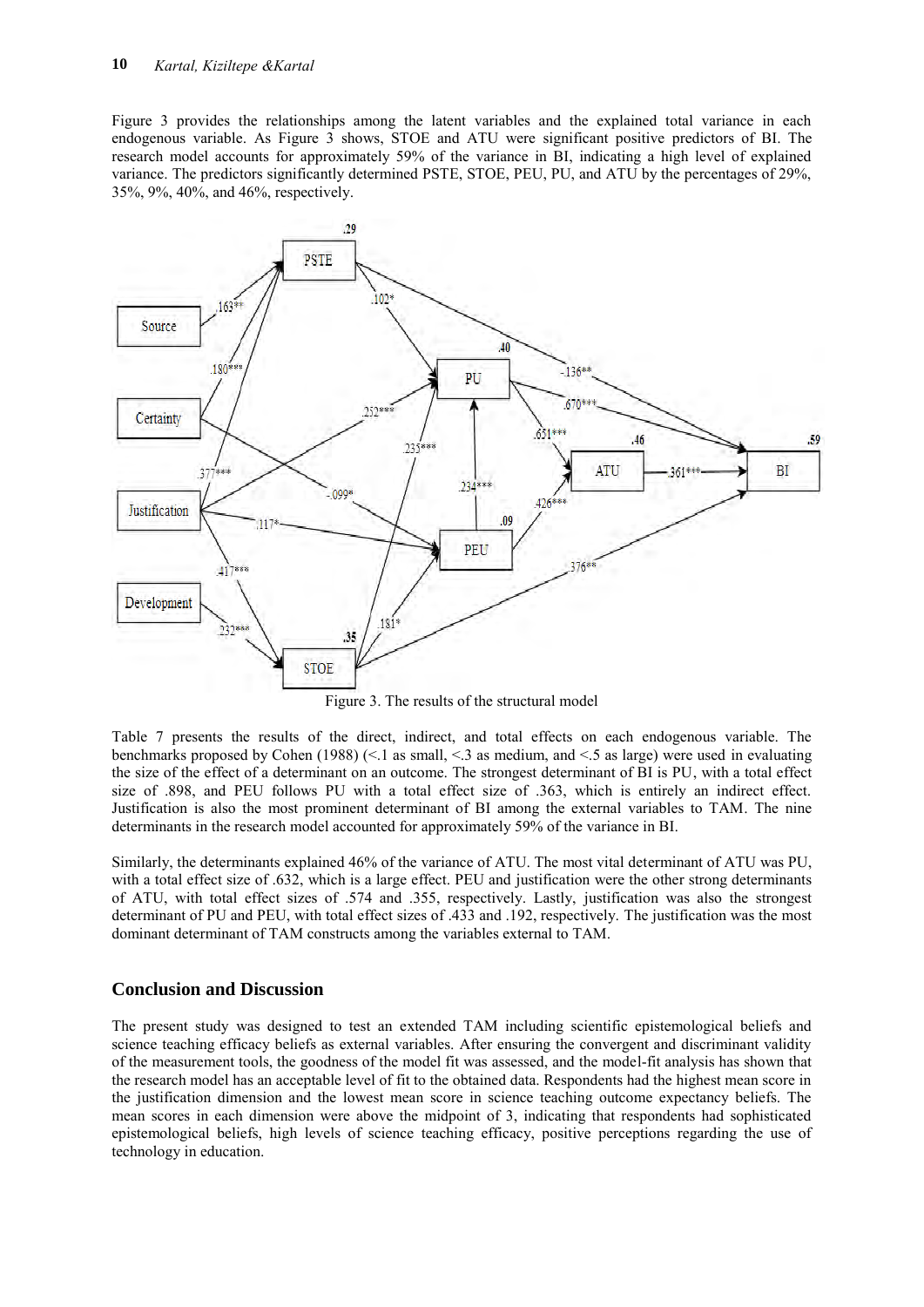| Table 7. Direct, indirect, and total effects of the model<br>Standard estimates |               |                          |                          |              |  |
|---------------------------------------------------------------------------------|---------------|--------------------------|--------------------------|--------------|--|
| Outcome                                                                         | Determinant   | Direct                   |                          |              |  |
|                                                                                 |               | effect                   | Indirect effect          | Total effect |  |
|                                                                                 | Source        | .163                     |                          | .163         |  |
|                                                                                 | Certainty     | .180                     |                          | .180         |  |
| PSTE $(R^2=29)$                                                                 | Justification | .377                     |                          | .377         |  |
|                                                                                 | Development   | $-.038$                  |                          | $-.038$      |  |
|                                                                                 | Source        | $-.077$                  | $\overline{a}$           | $-.077$      |  |
|                                                                                 | Certainty     | $-.004$                  |                          | $-.004$      |  |
| STOE $(R^2=.35)$                                                                | Justification | .417                     |                          | .417         |  |
|                                                                                 | Development   | .232                     |                          | .232         |  |
|                                                                                 | Source        | .067                     | .005                     | .072         |  |
|                                                                                 | Certainty     | $-.085$                  | .015                     | $-.070$      |  |
|                                                                                 | Justification | .117                     | .075                     | .192         |  |
| PEU $(R^2=0.09)$                                                                | Development   | .083                     | .021                     | .104         |  |
|                                                                                 | <b>PSTE</b>   | .083                     |                          | .083         |  |
|                                                                                 | <b>STOE</b>   | .104                     | $\overline{\phantom{a}}$ | .104         |  |
|                                                                                 | Source        | .022                     | .015                     | .037         |  |
|                                                                                 | Certainty     | .027                     | .001                     | .028         |  |
|                                                                                 | Justification | .252                     | .181                     | .433         |  |
| PU $(R^2 = .40)$                                                                | Development   | .022                     | .075                     | .097         |  |
|                                                                                 | <b>PSTE</b>   | .102                     | .019                     | .121         |  |
|                                                                                 | <b>STOE</b>   | .235                     | .024                     | .259         |  |
|                                                                                 | PEU           | .234                     | $\frac{1}{2}$            | .234         |  |
|                                                                                 | Source        |                          | .054                     | .054         |  |
|                                                                                 | Certainty     |                          | $-0.012$                 | $-012$       |  |
|                                                                                 | Justification |                          | .355                     | .355         |  |
|                                                                                 | Development   |                          | .105                     | .105         |  |
| ATU $(R^2 = .46)$                                                               | <b>PSTE</b>   |                          | .112                     | .112         |  |
|                                                                                 | <b>STOE</b>   |                          | .208                     | .208         |  |
|                                                                                 | PEU           | .426                     | .148                     | .574         |  |
|                                                                                 | PU            | .632                     | $\overline{a}$           | .632         |  |
|                                                                                 | Source        |                          | .020                     | .020         |  |
|                                                                                 | Certainty     | $\overline{a}$           | $-0.010$                 | $-.010$      |  |
|                                                                                 | Justification |                          | .381                     | .381         |  |
|                                                                                 | Development   |                          | .116                     | .116         |  |
| BI $(R^2=.59)$                                                                  | <b>PSTE</b>   | $-.136$                  | .121                     | $-0.015$     |  |
|                                                                                 | <b>STOE</b>   | .033                     | .248                     | .281         |  |
|                                                                                 | <b>PEU</b>    | $\overline{\phantom{0}}$ | .363                     | .363         |  |
|                                                                                 | PU            | .670                     | .228                     | .898         |  |
|                                                                                 | <b>ATU</b>    | .361                     | $\overline{\phantom{0}}$ | .361         |  |

Table 7. Direct, indirect, and total effects of the model

The structural model consisted of 27 hypotheses, and the results of the path analysis showed that data supported 15 of them. Path analysis demonstrated that beliefs about the source and certainty of the knowledge were significantly related to PSTE. The justification dimension significantly influenced PSTE, STOE, PEU, PU. In other words, respondents who believed knowledge should be justified by experiments and multiple sources, also feel efficacious in science teaching and have positive perceptions of the technology's ease of use and usefulness. Beliefs about the nature of knowing (source and justification) are found to be positively related to students' efficacy beliefs in learning in science (Kapucu & Bahçivan, 2015). The results consistently showed that preservice teachers' sophisticated beliefs regarding the nature of knowing are positively related to their personal science teaching efficacy beliefs. Surprisingly, respondents' epistemological beliefs, except for justification, did not have significant relationships with PEU and PU. Contrary to this finding, Demirbag and Bahcivan (2021) found that certainty and development dimensions were positively related to digital literacy.

The second belief system added to TAM was science teaching efficacy beliefs, which have two distinct dimensions regarding teaching efficacy and the impact of effective science teaching on students' learning. These distinct dimensions (PSTE and STOE) significantly influenced the PU. Preservice teachers who felt efficacious in science teaching and believed effective teaching would promote students' learning perceived technology as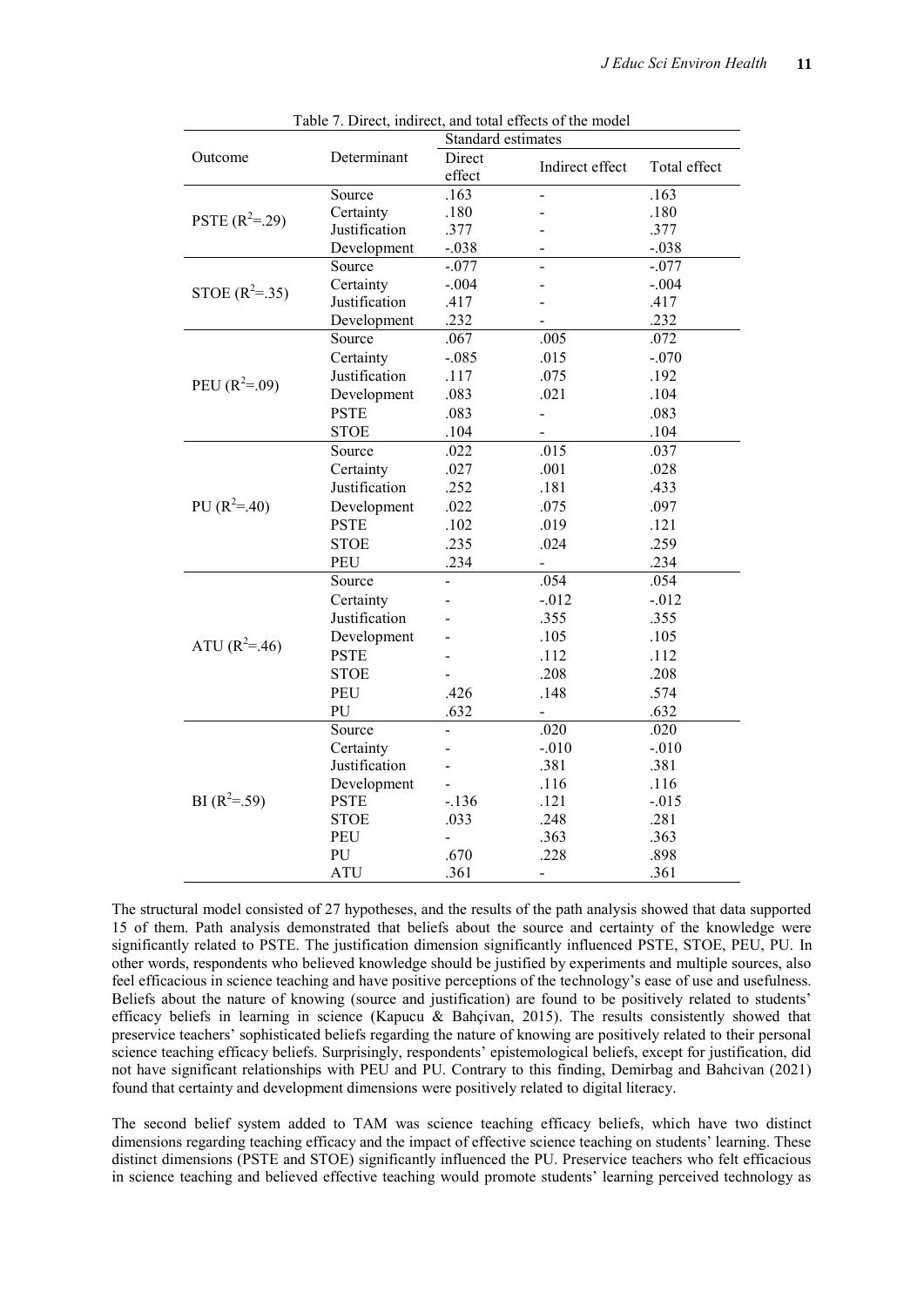an effective and productive tool in their teaching practices. Additionally, all TAM hypotheses were supported with medium to large effect sizes. This finding supports the existing research addressing the positive relationship between PEU, PU, ATU, and BI (Baydas & Göktas, 2017; Gurer & Akkaya, 2021; Joo et al., 2018; Siyam, 2019; Wong et al., 2012).

This study has also shown the direct, indirect, and total effects of determinants on each endogenous variable. The determinants in the research model explained 59 % of the variance in BI, indicating a greater explained variance than in other studies (Eksail & Afari, 2020; Wong et al., 2012; Sang et al., 2010; Siyam, 2019; Teo, Ursavaş, & Bahçekapılı, 2012). The strongest determinant of BI was PU, with a total effect size of .898. PU has a large direct effect on BI, and ATU also moderated its effect. This finding implies that it is more likely for preservice teachers to use technology in education when they perceive using it would improve their teaching and feel positive emotions regarding its use. The justification dimension had the largest effect on BI among the external variables, and STOE followed it. The effect of justification was entirely indirect. The moderating effect of PSTE, STOE, PEU, and PU promoted the effect of justification. Only believing in knowledge should be justified does not ensure to intend using technology; instead, these beliefs should be supported with science teaching efficacy beliefs and positive perceptions regarding technology use. Interestingly, the direct effect of the PSTE on BI was negative and smaller than the indirect effect. It is possible to imply that the combined effect of PSTE, PEU, PU, and ATU on PSTE leads to positive responses to BI.

The determinants of ATU accounted for approximately 46% of its variance. The most prominent determinants were PU, PEU, and justification, respectively. This finding supports the idea of Venkatesh (2000), indicating that PEU and PU are fundamental constructs in TAM. When it comes to determinants of PU and PEU, justification was the strongest determinant of both. It is also worth noting that science teaching efficacy beliefs and scientific epistemological beliefs explained 9% of PEU variance, leaving 91% unexplained. PEU might be considered a sort of competence to use technology (Wong et al., 2012). Therefore, respondents might not have perceived teaching efficacy and epistemological beliefs as related to PEU. Justification had the largest total effects on PEU, PU, ATU, and BI among the external variables. An implication of this is the possibility that technology is a productive and valuable tool in justifying knowledge, providing multiple opportunities.

To sum up, this study extends our knowledge of TAM and shows that incorporating teaching efficacy and scientific epistemological beliefs into TAM explained more than half of the variance in BI. Preservice teachers' beliefs about justifying knowledge were significant determinants of their technology acceptance and behavioral intention. Teaching efficacy beliefs had small effects on technology acceptance. This finding has important implications for developing preservice teachers' understanding of the relatedness of teaching efficacy and technology and needs to be further examined to reveal the underlying reasons. Besides, an unexpected finding was that PSTE has a negative direct and positive indirect effect on BI. It is difficult to explain this result, but it might be implied that beliefs regarding effective science teaching should be supported with positive perceptions of and attitudes toward technology use to increase preservice teachers' willingness to teach with technology. Further work is required the establish the reasons for the negative effect.

Finally, a number of important limitations need to be considered. Data was collected through self-reported measures, which might lead respondents to overestimate their beliefs, perceptions, and attitudes and give responses to meet the desired outcome. Therefore, it is crucial to collect qualitative data further to give a detailed insight into the findings. Secondly, the current study has only examined the technology acceptance of preservice teachers. To reveal how science teaching and scientific epistemological beliefs impact technology acceptance and behavioral intention, studies with larger samples and in-service teachers might allow to compare and establish the relationships among the observed constructs. Lastly, the research model explained 59% of the variance in BI, and 41% of the variance remained unexplained. Further research should include various external variables to increase the predictivity of the model.

## **Scientific Ethics Declaration**

The authors declare that the scientific ethical and legal responsibility of this article published in JESEH journal belongs to the authors.

## **References**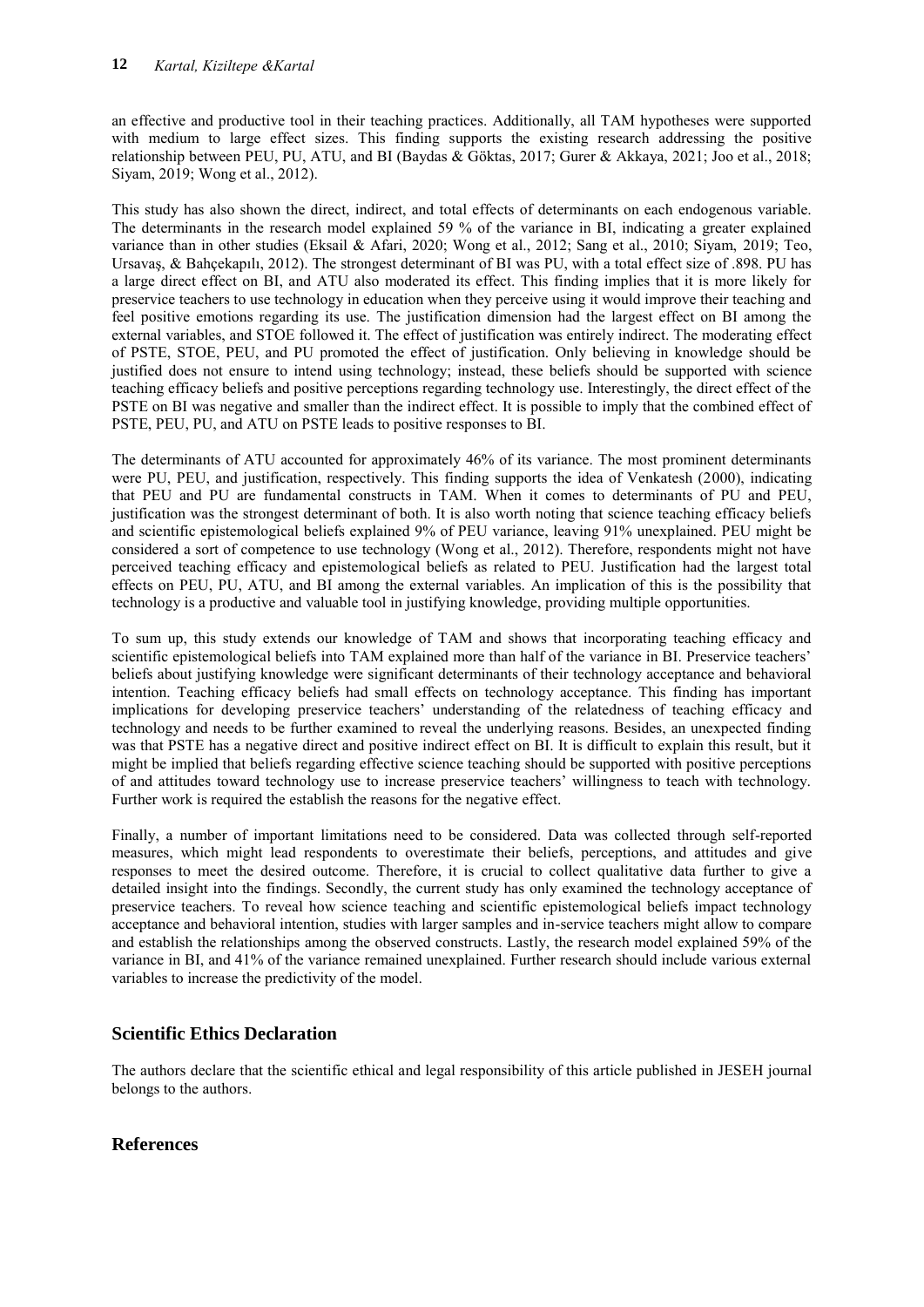- Ajzen, I. (2006). Constructing a theory of planned behavior questionnaire. *University of Massachusetts Amherst,* 1-7. Retrieved from [http://people.umass.edu/aizen/pdf/tpb.measurement.pdf o](http://people.umass.edu/aizen/pdf/tpb.measurement.pdf)n 1 October 2021.
- Akar, S. G. M. (2019). Does it matter being innovative: Teachers' technology acceptance. *Education and Information Technologies*, *24*(6), 3415-3432.<https://doi.org/10.1007/s10639-019-09933-z>
- Al-Azawei, A., & Alowayr, A. (2020). Predicting the intention to use and hedonic motivation for mobile learning: A comparative study in two Middle Eastern countries. *Technology in Society*, *62*, 101325. <https://doi.org/10.1016/j.techsoc.2020.101325>
- Anderson, S. E., Groulx, J. G., & Maninger, R. M. (2011). Relationships among preservice teachers' technology-related abilities, beliefs, and intentions to use technology in their future classrooms. *Journal of Educational Computing Research*, *45*(3), 321-338.<https://doi.org/10.2190%2FEC.45.3.d>
- Avcı Yucel, U., & Gulbahar, Y. (2013). Technology acceptance model: A review of the prior predictors. *Ankara University Journal of Faculty of Educational Sciences (JFES)*, *46*(1), 89-109. [https://doi.org/10.1501/Egifak\\_0000001275](https://doi.org/10.1501/Egifak_0000001275)
- Aypay, A., Celik, H. C., Aypay, A., & Sever, M. (2012). Technology acceptance in education: A study of preservice teachers in Turkey. *Turkish Online Journal of Educational Technology-TOJET*, *11*(4), 264-272.
- Bahcivan, E. (2014). Examining relationships among Turkish pre-service science teachers' conceptions of teaching and learning, scientific epistemological beliefs and science teaching efficacy beliefs. *Journal of Baltic Science Education*, *13*(6), 870-882.
- Bandura, A. (1977). Self-efficacy: Toward a unifying theory of behavior change. *Psychological Review, 84*(2), 191-215.
- Bano, M., Zowghi, D., Kearney, M., Schuck, S., & Aubusson, P. (2018). Mobile learning for science and mathematics school education: A systematic review of empirical evidence. *Computers & Education*, *121*, 30-58.<https://doi.org/10.1016/j.compedu.2018.02.006>
- Bardakcı, S., & Alkan, M. F. (2019). Investigation of Turkish preservice teachers' intentions to use IWB in terms of technological and pedagogical aspects. *Education and Information Technologies*, *24*(5), 2887- 2907[. https://doi.org/10.1007/s10639-019-09904-4](https://doi.org/10.1007/s10639-019-09904-4)
- Baydas, O., & Goktas, Y. (2017). A model for preservice teachers' intentions to use ICT in future lessons. *Interactive Learning Environments*, 25(7), 930-945. Environments, 25(7), <https://doi.org/10.1080/10494820.2016.1232277>
- Becker, S., Klein, P., Gößling, A., & Kuhn, J. (2020). Using mobile devices to enhance inquiry-based learning processes. *Learning and Instruction*, *69*, 101350.<https://doi.org/10.1016/j.learninstruc.2020.101350>
- Blonder, R., Jonatan, M., Bar-Dov, Z., Benny, N., Rap, S., & Sakhnini, S. (2013). Can you tube it? Providing chemistry teachers with technological tools and enhancing their self-efficacy beliefs. *Chemistry Education Research and Practice*, *14*(3), 269-285.<https://doi.org/10.1039/C3RP00001J>
- Bondy, E., Ross, D., Adams, A., Nowak, R., Brownell, M., Hoppey, D., ... & Stafford, L. (2007). Personal epistemologies and learning to teach. *Teacher Education and Special Education*, *30*(2), 67-82. <https://doi.org/10.1177%2F088840640703000202>
- Byrne, B. M. (2016). *Structural equation modeling with Amos: Basic concepts, applications, and programming*  $(3<sup>rd</sup> Ed.)$ . Taylor & Francis Group: New York. http://www.routledge.com/9781138797031
- Cheng, M. M., Chan, K. W., Tang, S. Y., & Cheng, A. Y. (2009). Pre-service teacher education students' epistemological beliefs and their conceptions of teaching. *Teaching and Teacher Education*, *25*(2), 319-327.<https://doi.org/10.1016/j.tate.2008.09.018>
- Cohen, J. (1988). *Statistical power analysis for the behavioral sciences* (2<sup>nd</sup> Ed.). Hillsdale, NJ: Erlbaum.
- Conley, A. M., Pintrich, P. R., Vekiri, I., & Harrison, D. (2004). Changes in epistemological beliefs in elementary science students. *Contemporary Educational Psychology*, *29*(2), 186-204. <https://doi.org/10.1016/j.cedpsych.2004.01.004>
- Creswell, J. W. (2015). *Educational research: Planning, conducting, and evaluating quantitative and qualitative research* (5<sup>th</sup> Ed.). Boston: Pearson Education.
- Davis, F. D. (1985). *A technology acceptance model for empirically testing new end-user information systems: Theory and results* (PhD). Cambridge, MA: Massachusetts Institute of Technology. Retrieved from [https://dspace.mit.edu/bitstream/handle/1721.1/15192/14927137-MIT.pdf?sequence=2.](https://dspace.mit.edu/bitstream/handle/1721.1/15192/14927137-MIT.pdf?sequence=2)
- Davis, F. D. (1989). Perceived usefulness, perceived ease of use, and user acceptance of information technology. *MIS Quarterly, 13*(3), 319-340[. https://doi.org/10.2307/249008](https://doi.org/10.2307/249008)
- Demirbag, M., & Bahcivan, E. (2021). Comprehensive exploration of digital literacy: Embedded with selfregulation and epistemological beliefs. *Journal of Science Education and Technology*, *30*(3), 448-459. <https://doi.org/10.1007/s10956-020-09887-9>
- Deng, F., Chai, C. S., Tsai, C. C., & Lee, M. H. (2014). The relationships among Chinese practicing teachers' epistemic beliefs, pedagogical beliefs and their beliefs about the use of ICT. *Journal of Educational Technology & Society*, *17*(2), 245-256.<https://www.jstor.org/stable/10.2307/jeductechsoci.17.2.245>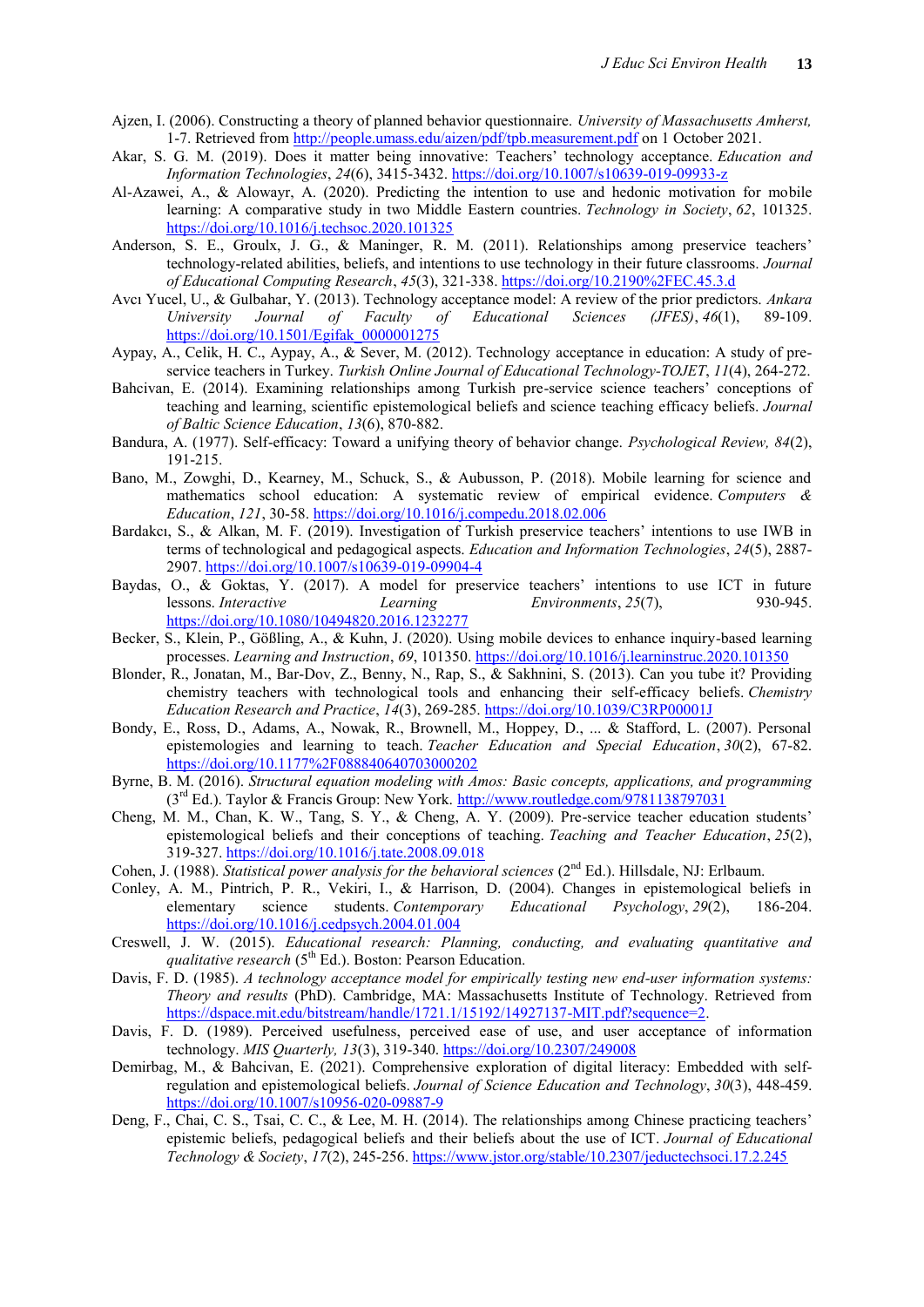- Ekici, D. I. (2018). Development of pre-service teachers' teaching self-efficacy beliefs through an online community of practice. *Asia Pacific Education Review*, *19*(1), 27-40. [https://doi.org/10.1007/s12564-](https://doi.org/10.1007/s12564-017-9511-8) [017-9511-8](https://doi.org/10.1007/s12564-017-9511-8)
- Eksail, F. A. A., & Afari, E. (2020). Factors affecting trainee teachers' intention to use technology: A structural equation modeling approach. *Education and Information Technologies*, *25*(4), 2681-2697. <https://doi.org/10.1007/s10639-019-10086-2>
- Enochs, L. G., & Riggs, I. M. (1990). Further development of an elementary science teaching efficacy belief instrument: A preservice elementary scale. *School Science and Mathematics*, *90*(8), 694-706. <https://doi.org/10.1111/j.1949-8594.1990.tb12048.x>
- Fishbein, M., & Ajzen, I. (1975). *Belief, attitude, intention, and behavior: An introduction to theory and research.* Reading, MA.; Don Mills, Ontario: Addison-Wesley.
- Fornell, C., & Larcker, D. F. (1981). Evaluating structural equation models with unobservable variables and measurement error. Journal of Marketing Research, 18(1), 39-50. measurement error. *Journal of Marketing Research*, *18*(1), 39-50. <https://doi.org/10.1177%2F002224378101800104>
- Gagnier, K. M., Holochwost, S. J., & Fisher, K. R. (2021). Spatial thinking in science, technology, engineering, and mathematics: Elementary teachers' beliefs, perceptions, and self‐efficacy. *Journal of Research in Science Teaching*[. https://doi.org/10.1002/tea.21722](https://doi.org/10.1002/tea.21722)
- Gibson, S., & Dembo, M. H. (1984). Teacher efficacy: A construct validation. *Journal of Educational Psychology*, *76*, 569-582.<https://psycnet.apa.org/doi/10.1037/0022-0663.76.4.569>
- Granić, A., & Marangunić, N. (2019). Technology acceptance model in educational context: A systematic literature review. *British Journal of Educational Technology*, *50*(5), 2572-2593. <https://doi.org/10.1111/bjet.12864>
- Güneş, E., & Bahçivan, E. (2018). A mixed research-based model for pre-service science teachers' digital literacy: Responses to "which beliefs" and "how and why they interact" questions. *Computers & Education*, *118*, 96-106.<https://doi.org/10.1016/j.compedu.2017.11.012>
- Gurer, M. D., & Akkaya, R. (2021). The influence of pedagogical beliefs on technology acceptance: a structural equation modeling study of pre-service mathematics teachers. *Journal of Mathematics Teacher Education*, 1-17.<https://doi.org/10.1007/s10857-021-09504-5>
- Gyamfi, S. A. (2016). Identifying Ghanaian pre-service teachersâ readiness for computer use: A Technology Acceptance Model approach. *International Journal of Education and Development Using ICT*, *12*(2), 105-122.
- Hair, J. F., Black, W. C., Babin, B. J., Anderson, R. E., & Tatham, R. (2019). *Multivariate data analysis* (8<sup>th</sup> Ed.). United Kingdom: Pearson Education, Inc.
- Hofer, B. K., & Pintrich, P. R. (1997). The development of epistemological theories: beliefs about knowledge and knowing and their relation to learning. *Review of Educational Research, 67*, 88-140. <https://doi.org/10.3102%2F00346543067001088>
- Hoy, A. W., & Spero, R. B. (2005). Changes in teacher efficacy during the early years of teaching: A comparison of four measures. Teaching and teacher education, 21(4), 343-356. comparison of four measures. *Teaching and teacher education*, *21*(4), 343-356. <https://doi.org/10.1016/j.tate.2005.01.007>
- Huang, F., & Teo, T. (2019). Influence of teacher-perceived organisational culture and school policy on Chinese teachers' intention to use technology: An extension of technology acceptance model. *Educational Technology Research and Development, 68*, 1547-1567.<https://doi.org/10.1007/s11423-019-09722-y>
- Huang, F., & Teo, T. (2021). Examining the role of technology-related policy and constructivist teaching belief on English teachers' technology acceptance: A study in Chinese universities. *British Journal of Educational Technology*, *52*(1), 441-460.<https://doi.org/10.1111/bjet.13027>
- Huang, S. Y., Kuo, Y. H., & Chen, H. C. (2020). Applying digital escape rooms infused with science teaching in elementary school: Learning performance, learning motivation, and problem-solving ability. *Thinking Skills and Creativity*, *37*, 100681[. https://doi.org/10.1016/j.tsc.2020.100681](https://doi.org/10.1016/j.tsc.2020.100681)
- Joo, Y. J., Park, S., & Lim, E. (2018). Factors influencing preservice teachers' intention to use technology: TPACK, teacher self-efficacy, and technology acceptance model. *Journal of Educational Technology & Society*, *21*(3), 48-59[. https://www.jstor.org/stable/26458506](https://www.jstor.org/stable/26458506)
- Kapucu, S., & Bahçivan, E. (2015). High school students' scientific epistemological beliefs, self-efficacy in learning physics and attitudes toward physics: A structural equation model. *Research in Science & Technological Education*, *33*(2), 252-267.<https://doi.org/10.1080/02635143.2015.1039976>
- Kartal, B., & Çınar, C. (2018). Examining pre-service mathematics teachers' beliefs of TPACK during a method course and field experience. *Malaysian Online Journal of Educational Technology (MOJET) 6*(3), 11- 37.<http://dx.doi.org/10.17220/mojet.2018.03.002>
- Kartal, B. (2019). Examining pre-service teachers' attitudes beliefs, and intentions related to using educational technologies. *YYÜ Journal of Education Faculty*, *16*(1), 436-463. <http://dx.doi.org/10.23891/efdyyu.2019.132>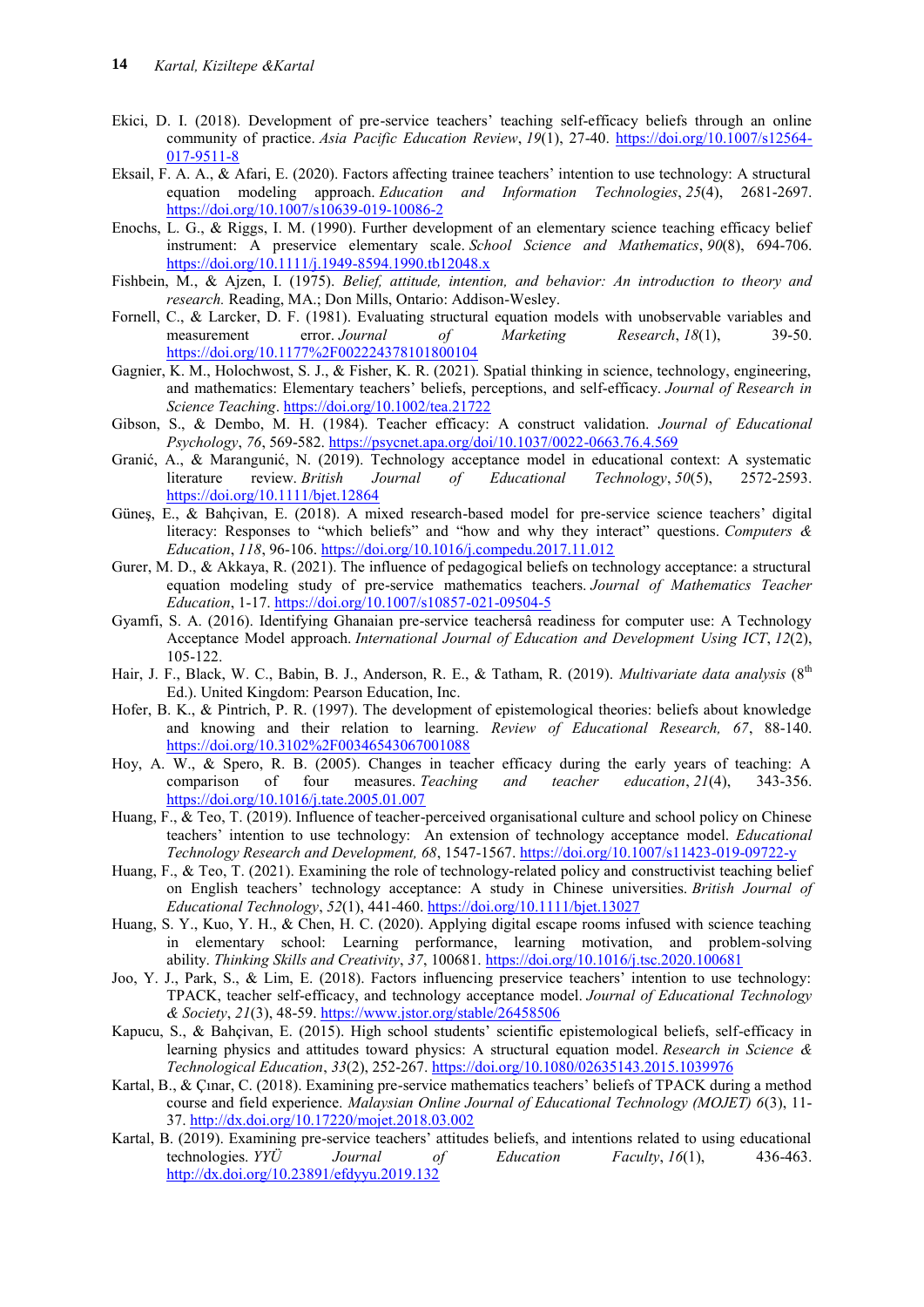- Kartal, B. (2020). Pre-service science and mathematics teachers' teaching efficacy beliefs and attitudes toward teaching: A partial correlation research. *Australian Journal of Teacher Education (Online)*, *45*(9), 42- 61.<http://dx.doi.org/10.14221/ajte.2020v45n9.3>
- Kartal, T., & Dilek, I. (2021). Developing pre-service elementary science teachers' science teaching efficacy beliefs through microteaching by promoting efficacy sources. *International Journal on Social and Education Sciences*, *3*(4), 710-731.<https://doi.org/10.46328/ijonses.124>
- Kızıltepe, İ. S., & Kartal, T. (2021). Examination of pre-service teachers' epistemological beliefs in terms of multiple variables. Journal of Kırşehir Education Faculty, 22(3), 2036-2069. multiple variables. *Journal of Kırşehir Education Faculty, 22*(3), 2036-2069. <https://doi.org/10.29299/kefad.990289>
- Kline, R. B. (2011). Convergence of structural equation modeling and multilevel modeling. In M. Williams (Ed.), *The SAGE Handbook of Methodological Innovation*. Thousand Oaks, CA: Sage.
- Lee, J., Cerreto, F. A., & Lee, J. (2010). Theory of planned behavior and teachers' decisions regarding use of educational technology. *Journal of Educational Technology & Society*, *13*(1), 152-164. <https://www.jstor.org/stable/10.2307/jeductechsoci.13.1.152>
- Lee, S. W. Y., Luan, H., Lee, M. H., Chang, H. Y., Liang, J. C., Lee, Y. H., ... & Tsai, C. C. (2021). Measuring epistemologies in science learning and teaching: A systematic review of the literature. *Science Education*, *105*, 880-907.<https://doi.org/10.1002/sce.21663>
- Li, Y., Garza, V., Keicher, A., & Popov, V. (2019). Predicting high school teacher use of technology: Pedagogical beliefs, technological beliefs and attitudes, and teacher training. *Technology, Knowledge and Learning*, *24*(3), 501-518[. https://doi.org/10.1007/s10758-018-9355-2](https://doi.org/10.1007/s10758-018-9355-2)
- Min, M., Akerson, V., & Aydeniz, F. (2020). Exploring preservice teachers' beliefs about effective science teaching through their collaborative oral reflections. *Journal of Science Teacher Education*, *31*(3), 245- 263.<https://doi.org/10.1080/1046560X.2019.1690818>
- Parkman, S., Litz, D., & Gromik, N. (2018). Examining pre-service teachers' acceptance of technology-rich learning environments: A UAE case study. *Education and Information Technologies*, *23*(3), 1253- 1275[. https://doi.org/10.1007/s10639-017-9665-3](https://doi.org/10.1007/s10639-017-9665-3)
- Sang, G., Valcke, M., Van Braak, J., & Tondeur, J. (2010). Student teachers' thinking processes and ICT integration: Predictors of prospective teaching behaviors with educational technology. *Computers & Education*, *54*(1), 103-112[. https://doi.org/10.1016/j.compedu.2009.07.010](https://doi.org/10.1016/j.compedu.2009.07.010)
- Scherer, R., & Teo, T. (2019). Unpacking teachers' intentions to integrate technology: A meta-analysis. *Educational Research Review, 27*, 90-109[. https://doi.org/10.1016/j.edurev.2019.03.001](https://doi.org/10.1016/j.edurev.2019.03.001)
- Scherer, R., Siddiq, F., & Tondeur, J. (2020). All the same or different? Revisiting measures of teachers' technology acceptance. *Computers & Education*, *143*, 103656. <https://doi.org/10.1016/j.compedu.2019.103656>
- Schommer-Aikins, M. (2004). Explaining the epistemological belief system: Introducing the embedded systemic model and coordinated research approach. *Educational Psychologist*, *39*(1), 19-29. [https://doi.org/10.1207/s15326985ep3901\\_3](https://doi.org/10.1207/s15326985ep3901_3)
- Siyam, N. (2019). Factors impacting special education teachers' acceptance and actual use of technology. *Education and Information Technologies*, *24*(3), 2035-2057. <https://doi.org/10.1007/s10639-018-09859-y>
- Tekkaya, C., Cakiroglu, J., & Ozkan, O. (2004). Turkish pre-service science teachers' understanding of science and their confidence in teaching it. *Journal of Education for Teaching*, *30*(1), 57-68. <https://doi.org/10.1080/0260747032000162316>
- Teo, T. (2008). Pre-service teachers' attitudes towards computer use: A Singapore survey. *Australasian Journal of Educational Technology, 24*(4)[. https://doi.org/10.14742/ajet.1201](https://doi.org/10.14742/ajet.1201)
- Teo, T. (2009). Modelling technology acceptance in education: A study of pre-service teachers. *Computers & Education*, *52*(2), 302-312[. https://doi.org/10.1016/j.compedu.2008.08.006](https://doi.org/10.1016/j.compedu.2008.08.006)
- Teo, T. (2010). A path analysis of pre-service teachers' attitudes to computer use: applying and extending the technology acceptance model in an educational context. *Interactive Learning Environments*, *18*(1), 65- 79.<https://doi.org/10.1080/10494820802231327>
- Teo, T., & Zhou, M. (2017). The influence of teachers' conceptions of teaching and learning on their technology acceptance. *Interactive Learning Environments*, *25*(4), 513-527. <https://doi.org/10.1080/10494820.2016.1143844>
- Teo, T., Chai, C. S., Hung, D., & Lee, C. B. (2008). Beliefs about teaching and uses of technology among pre‐ service teachers. *Asia‐Pacific Journal of Teacher Education*, *36*(2), 163-174. <https://doi.org/10.1080/13598660801971641>
- Teo, T., Fan, X., & Du, J. (2015). Technology acceptance among pre-service teachers: Does gender matter?. *Australasian Journal of Educational Technology*, *31*(3)[. https://doi.org/10.14742/ajet.1672](https://doi.org/10.14742/ajet.1672)